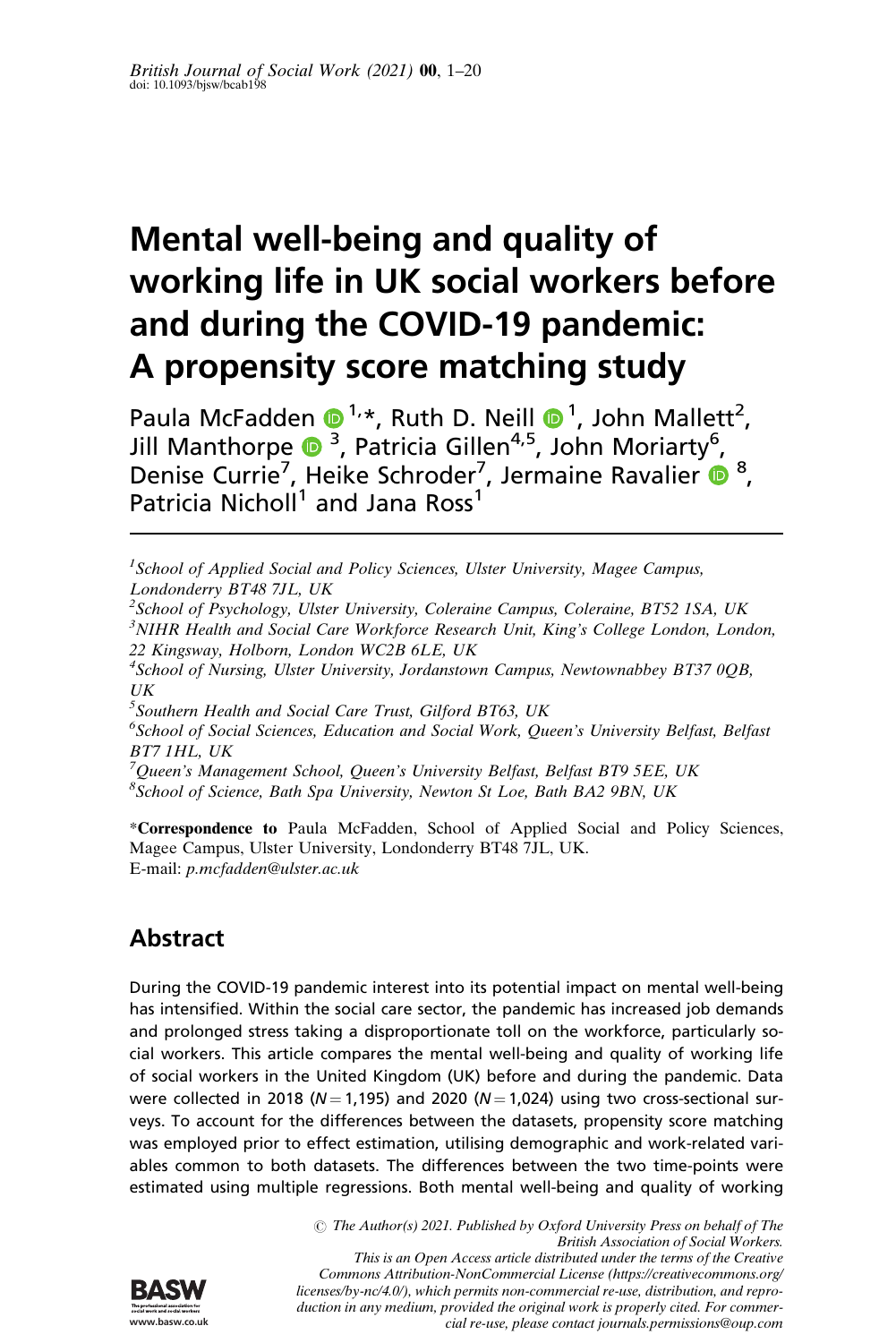#### Page 2 of 20 Paula McFadden et al.

life were significantly higher during the COVID-19 pandemic in 2020 compared to 2018. This suggests that during the highpoint of the pandemic in the UK, increased support, and changes to working practices, such as reprioritisation of work and other initiatives, may be responsible for increased mental well-being and quality of working life. While acknowledging the known pressures on UK social workers during the COVID-19 pandemic this evidence suggests a mixed picture of the pandemic with lessons for managers and employers.

Keywords: COVID-19, propensity score matching, quality of working life, social workers, United Kingdom, well-being

Accepted: September 2021

#### Introduction

COVID-19, a severe acute respiratory syndrome coronavirus, has had a profound effect on the daily lives of individuals globally and had a huge impact on the social care workforce worldwide. In the UK, social workers' working conditions and working practices were substantially affected [\(Abrams and Dettlaff, 2020;](#page-15-0) [Banks](#page-15-0) et al., 2020). Social workers play a vital role in supporting the well-being of adults and children in need of care and support that was often worsened by the COVID-19 pandemic. UK studies have explored frontline experiences of practice ranging from child protection ([Baginsky and Manthorpe, 2021](#page-15-0)) to adult social work [\(Manthorpe](#page-17-0) et al., 2021a). Since March 2020, when the first UK lockdown began, social workers have minimised their contact with service users and many moved their practice online. The imposed lockdown and social distancing guidelines potentially posed a significant threat to the relationship-based practices that social work traditionally relies upon [\(Golightley and Holloway, 2020\)](#page-17-0). Reduction in home or other visits, reduced physical contact and an increase in online or telephone contacts and conferencing were quickly adopted ([Baginsky and Manthorpe, 2021](#page-15-0)) and much of this remains at the time of writing (May, 2021).

Prior to the pandemic, social workers were already in a high-risk category for developing mental health and well-being-related problems [\(Truter and Fouche, 2021](#page-19-0); [Dominelli, 2021](#page-16-0); [Harrikari](#page-17-0) et al., 2021; [Savaya](#page-19-0) et al.[, 2021](#page-19-0)). There was substantial evidence internationally that social workers faced intense workplace job demands and chronic stress [\(Kim](#page-17-0) [and Lee, 2009;](#page-17-0) [Johnson](#page-17-0) et al., 2019, [2020](#page-17-0)), face burnout [\(McFadden](#page-18-0) et al.[, 2015;](#page-18-0) Gómez-García et al., 2020) and are influenced strongly by negative psychological impact [\(Evans](#page-16-0) et al., 2006; [Harrikari](#page-17-0) et al., 2021; [Savaya](#page-19-0) et al., 2021). A survey of its members by the British Association of Social Work [\(BASW, 2021](#page-16-0)) reported that 58.8 percent of social workers surveyed considered that working during the COVID-19 crisis had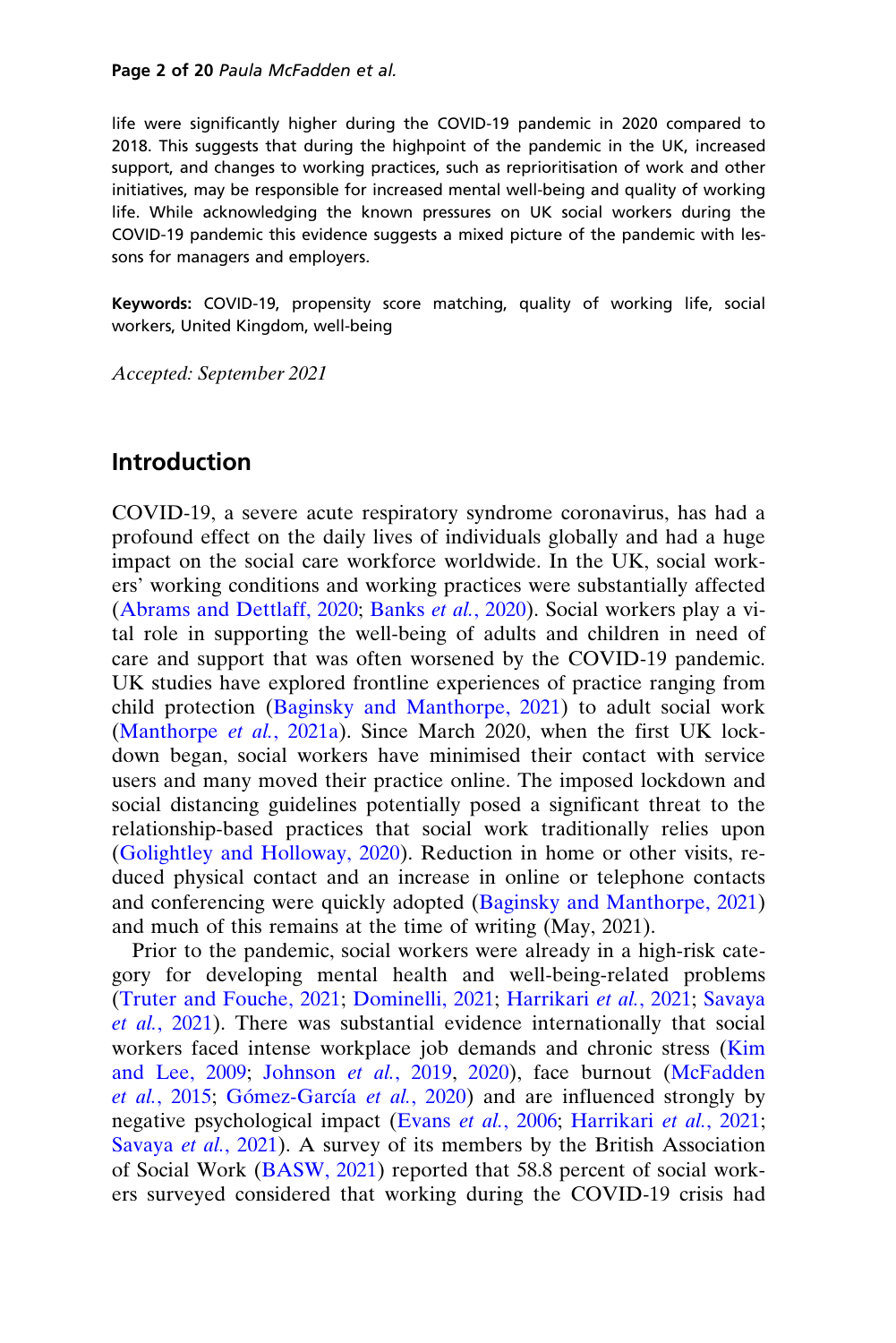negatively impacted their mental health while 68.3 percent said it was more difficult working at home than when in the office.

Recent research suggests that these negative factors can be reduced when good upward communication and support systems are in place, reducing the severity of work-related stressors ([Kim and Lee, 2009](#page-17-0); [Reddington](#page-18-0) et al., 2021). However, social workers may not consistently have the necessary resources or support structures, to rise above these challenges. This brings uncertainty and increases the risk of negative outcomes ([Truter and Fouche, 2021](#page-19-0); [Dominelli, 2021](#page-16-0)). As COVID-19 continues, social workers have expressed concerns about future practices within the profession. Banks *et al.* [\(2020\)](#page-15-0) have observed that the inherent weaknesses within the social work system have been exposed. COVID-19 has made the daily work of social workers more difficult as it has exacerbated the consequences associated with a challenging social work system ([Downing](#page-16-0) et al., 2021; [Miller and Reddin Cassar, 2021\)](#page-18-0). However, whether these weaknesses have impacted the well-being and quality of working life of social work is uncertain. The pandemic provides both an opportunity to explore these areas in more detail and to bring to the fore a much needed and focused examination of well-being and work-related quality of life (WRQoL).

The need for evidence of what was supportive and what was difficult during COVID-19 times, combined with the already high demand nature of the social work profession, guides this article. The purpose of this article is to compare the well-being and quality of working life of UK social workers at two time points; before and during the COVID-19 pandemic. A propensity score matching method was used to balance the samples on demographic and work-related variables. Based on the growing literature of decreased well-being outcomes for health care staff ([Pappa](#page-18-0) et al., 2020; [Shreffler](#page-19-0) et al., 2020; Dorado Barbé et al., 2021) and social workers [\(Harrikari](#page-17-0) et al., 2021; [Holmes](#page-17-0) et al., 2021) due to the COVID-19 pandemic, it was hypothesised that both mental well-being and quality of working life will be lower during the pandemic compared to previously.

# Methodology

#### Sampling and participants

Data for this study are from two datasets: (1) 2018 data collected through an online survey entitled 'Social Work: Ageing at work and Extending Working Lives' and (2) 2020 data collected through the first online survey (Phase 1: May–July 2020) of a wider study entitled 'Health and social care workers' quality of working life and coping while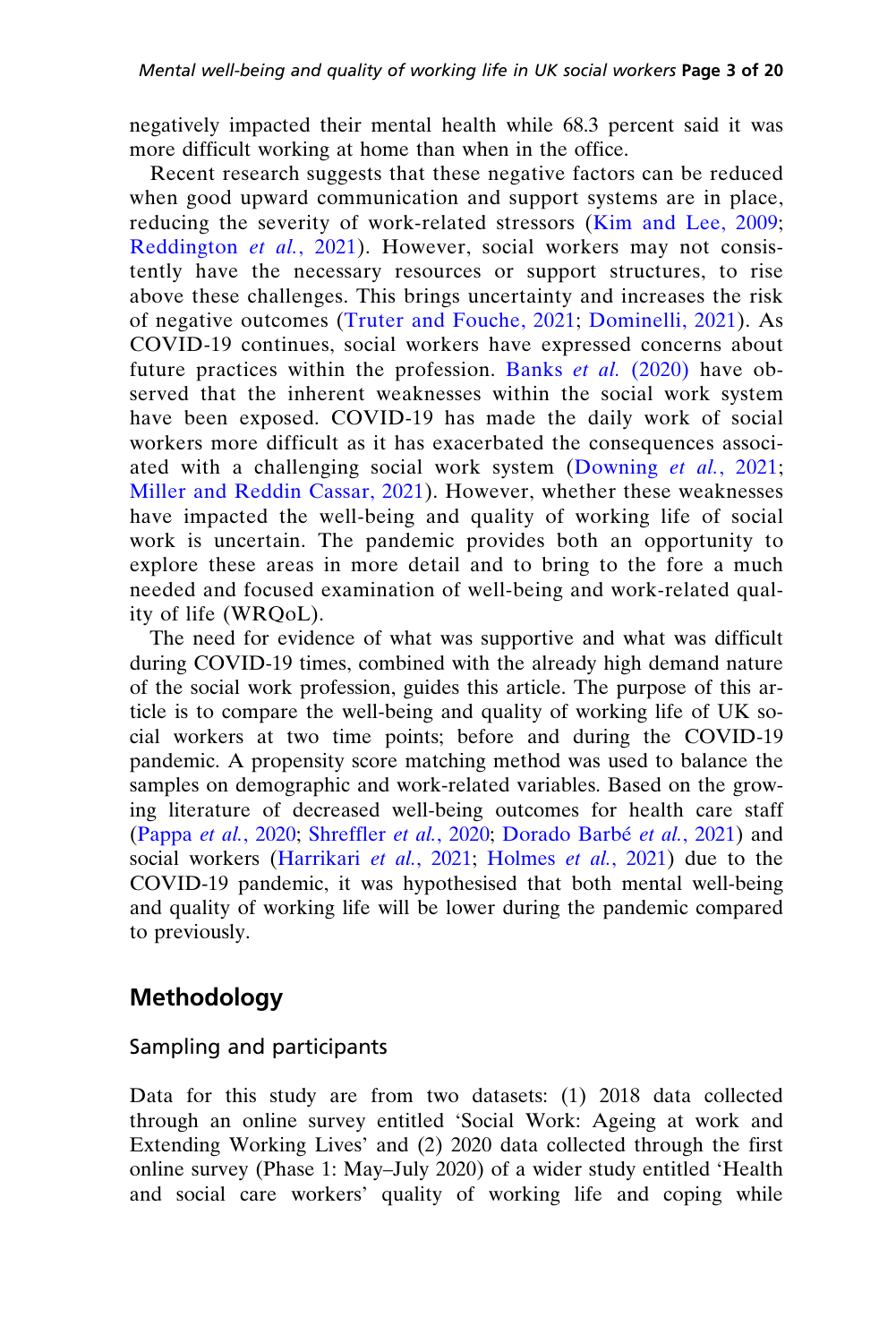working during the COVID-19 pandemic'. The 2018 survey was administered to social workers working in the UK and aimed to capture their attitudes towards ageing, well-being and career planning. The survey was promoted through the Northern Ireland Social Care Council, a regulatory body for social services provision in Northern Ireland, and through the Community Care website, a popular UK-wide platform covering UK social work and social care.

The 2020 survey targeted health and social care professionals (nurses, midwives, allied health professionals, social care workers, social workers) working in the UK during the COVID-19 pandemic and enquired about their well-being and coping strategies. For the current study, we used data from those participants who self-reported their occupation as 'social worker'. The 2020 survey was disseminated through social media posts, newsletters and direct emails of professional regulatory bodies, unions and associations of the above groups, including the Northern Ireland Social Care Council and Community Care. Both surveys received ethical approval from Ulster University (see below) and participants provided informed consent. It is worth noting that the surveys were conducted during different circumstances with the latter being conducted during the COVID-19 pandemic which may have influenced results.

The 2018 dataset contained 1,391 social workers and the 2020 dataset contained 1,282 social workers. The analysis was based on cases with complete data. Of the original sample of 2,673 participants (2018:  $n = 1,391$ ; 2020:  $n = 1,282$ ), we excluded 451 (2018:  $n = 196$ ; 2020:  $n = 255$ ), who had missing data on the covariates and/or the outcome measures. We then excluded further three participants who indicated their gender to be 'other' (i.e. neither male nor female), as we would not be able to conduct meaningful analyses with this small subgroup. The final sample size was 2,219 participants: 1,195 from the 2018 dataset and 1,024 from the 2020 dataset. Characteristics of the effective sample are presented in [Table 1](#page-4-0).

#### Ethical considerations

The 2018 study received approval by the Ulster University Research Ethics Filter Committee in January 2018. The 2020 study was approved by Filter Ethics Committee in the School of Nursing at Ulster University (Ref No: 2020/5/3.1, 23 April 2020; Ulster University IRAS Ref No: 20/0073). All permissions for the use of scales were received from original authors, and consent and confidentiality were addressed in participant information materials.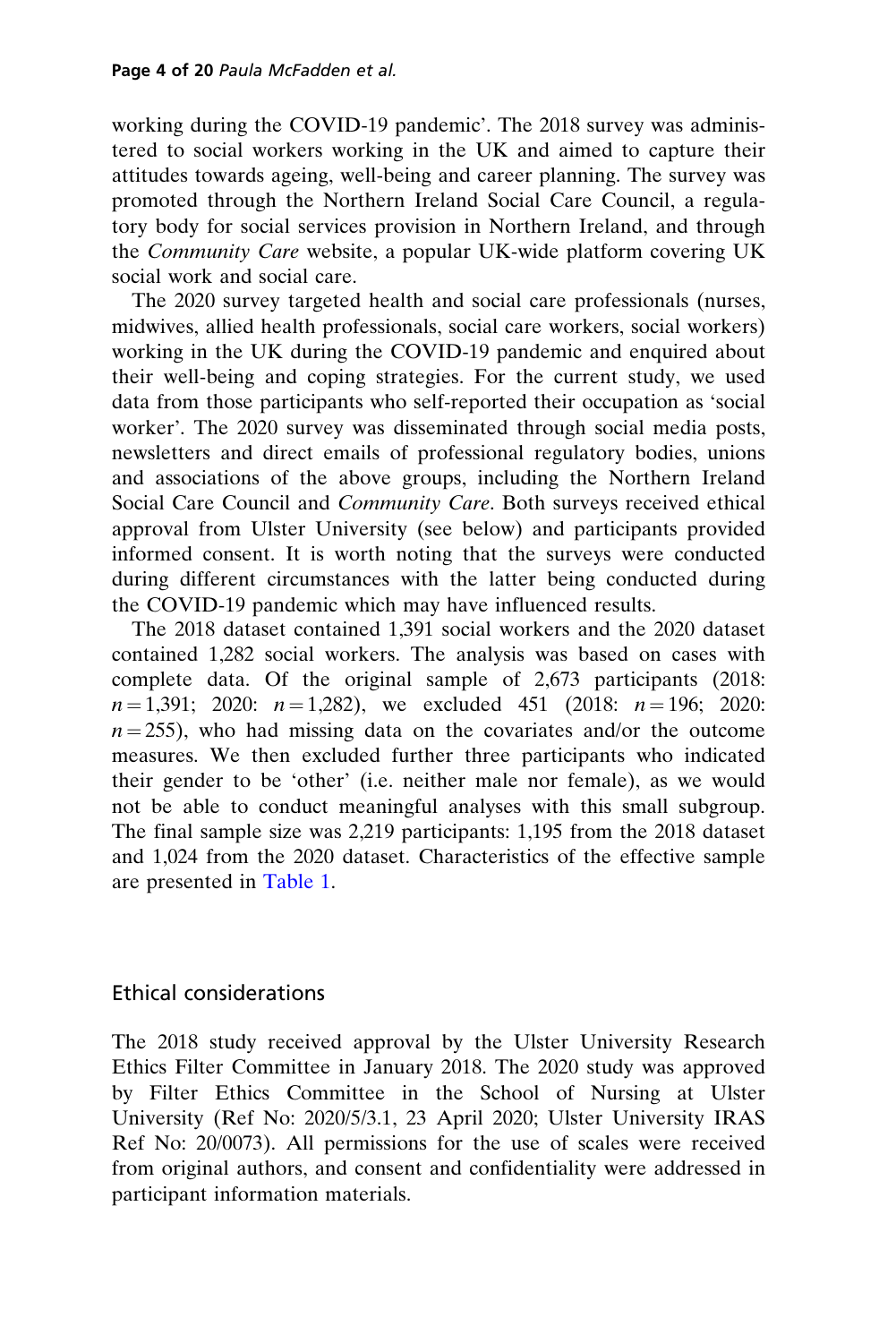| Variable                           | 2018, n (%)  | 2020, $n$ (%) | All, $n$ $(\%)$ |  |
|------------------------------------|--------------|---------------|-----------------|--|
|                                    | $(n=1, 195)$ | $(n=1,024)$   | $(N = 2, 219)$  |  |
| Gender                             |              |               |                 |  |
| Male                               | 218 (18.2)   | 147 (14.4)    | 365 (16.4)      |  |
| Female                             | 977 (81.8)   | 877 (85.6)    | 1,854 (83.6)    |  |
| Age, years                         |              |               |                 |  |
| $20 - 29$                          | 60(5.0)      | 100 (9.8)     | 160 (7.2)       |  |
| $30 - 39$                          | 173 (14.5)   | 250 (24.4)    | 423 (19.1)      |  |
| 40-49                              | 259 (21.7)   | 290 (28.3)    | 549 (24.7)      |  |
| $50 - 59$                          | 506 (42.3)   | 310 (30.3)    | 816 (36.8)      |  |
| $60+$                              | 197 (16.5)   | 74 (7.2)      | 271 (12.2)      |  |
| Ethnicity                          |              |               |                 |  |
| White                              | 1,135 (95.0) | 940 (91.8)    | 2,075 (93.5)    |  |
| <b>Black</b>                       | 23 (1.9)     | 52 (5.1)      | 75 (3.4)        |  |
| Asian                              | 11(0.9)      | 9(0.9)        | 20 (0.9)        |  |
| Mixed                              | 26 (2.2)     | 23 (2.2)      | 49 (2.2)        |  |
| Country of work                    |              |               |                 |  |
| England                            | 610 (51.0)   | 523 (51.1)    | 1,133 (51.1)    |  |
| Scotland                           | 27(2.3)      | 23(2.2)       | 50(2.3)         |  |
| Wales                              | 29 (2.4)     | 50 (4.9)      | 79 (3.6)        |  |
| Northern Ireland                   | 529 (44.3)   | 428 (41.8)    | 957 (43.1)      |  |
| Relationship status                |              |               |                 |  |
| Married                            | 694 (58.1)   | 544 (53.1)    | 1,238 (55.8)    |  |
| Single                             | 208 (17.4)   | 190 (18.6)    | 398 (17.9)      |  |
| Divorced                           | 94 (7.9)     | 48 (4.7)      | 142 (6.4)       |  |
| Separated                          | 39 (3.3)     | 22 (2.1)      | 61 (2.7)        |  |
| Cohabiting                         | 160 (13.4)   | 220 (21.5)    | 380 (17.1)      |  |
| Disability                         |              |               |                 |  |
| Yes                                | 160 (13.4)   | 102 (10.0)    | 262 (11.8)      |  |
| No                                 | 1,010 (84.5) | 899 (87.8)    | 1,909 (86.0)    |  |
| Unsure                             | 25(2.1)      | 23(2.2)       | 48 (2.2)        |  |
| Years of experience                |              |               |                 |  |
| Up to $5$                          | 148 (12.4)   | 221 (21.6)    | 369 (16.6)      |  |
| $6 - 10$                           | 150 (12.6)   | 170 (16.6)    | 320 (14.4)      |  |
| $11 - 20$                          | 325 (27.2)   | 286 (27.9)    | 611 (27.5)      |  |
| $21 - 30$                          | 317 (26.5)   | 229 (22.4)    | 546 (24.6)      |  |
| Over 30                            | 255 (26.5)   | 118 (11.5)    | 373 (16.8)      |  |
| Hours worked per week              |              |               |                 |  |
| Part-time: up to 20h               | 89 (7.4)     | 53 (5.2)      | 142 (6.4)       |  |
| Part-time: variable                | 110 (9.2)    | 64 (6.2)      | 174 (7.8)       |  |
| Full-time: 37.5h                   | 413 (34.6)   | 571 (55.8)    | 984 (44.3)      |  |
| Full-time: up to five excess hours | 238 (19.9)   | 156 (15.2)    | 394 (17.8)      |  |
| Full-time: 6-10 excess hours       | 218 (18.2)   | 123 (12.0)    | 341 (15.4)      |  |
| Full-time: $11+$ excess hours      | 127 (10.6)   | 57 (5.6)      | 184 (8.3)       |  |
| Carer                              |              |               |                 |  |
| Definitely yes                     | 428 (35.8)   | 370 (36.1)    | 798 (36.0)      |  |
| Probably yes                       | 139 (11.6)   | 126 (12.3)    | 265 (11.9)      |  |
| Might or might not                 | 54 (4.5)     | 46 (4.5)      | 100 (4.5)       |  |
| Probably not                       | 94 (7.9)     | 95 (9.3)      | 189 (8.5)       |  |
| Definitely not                     | 480 (40.2)   | 387 (37.8)    | 867 (39.1)      |  |

<span id="page-4-0"></span>

|  |  | Table 1. Sample characteristics |
|--|--|---------------------------------|
|--|--|---------------------------------|

Presented are column percentages.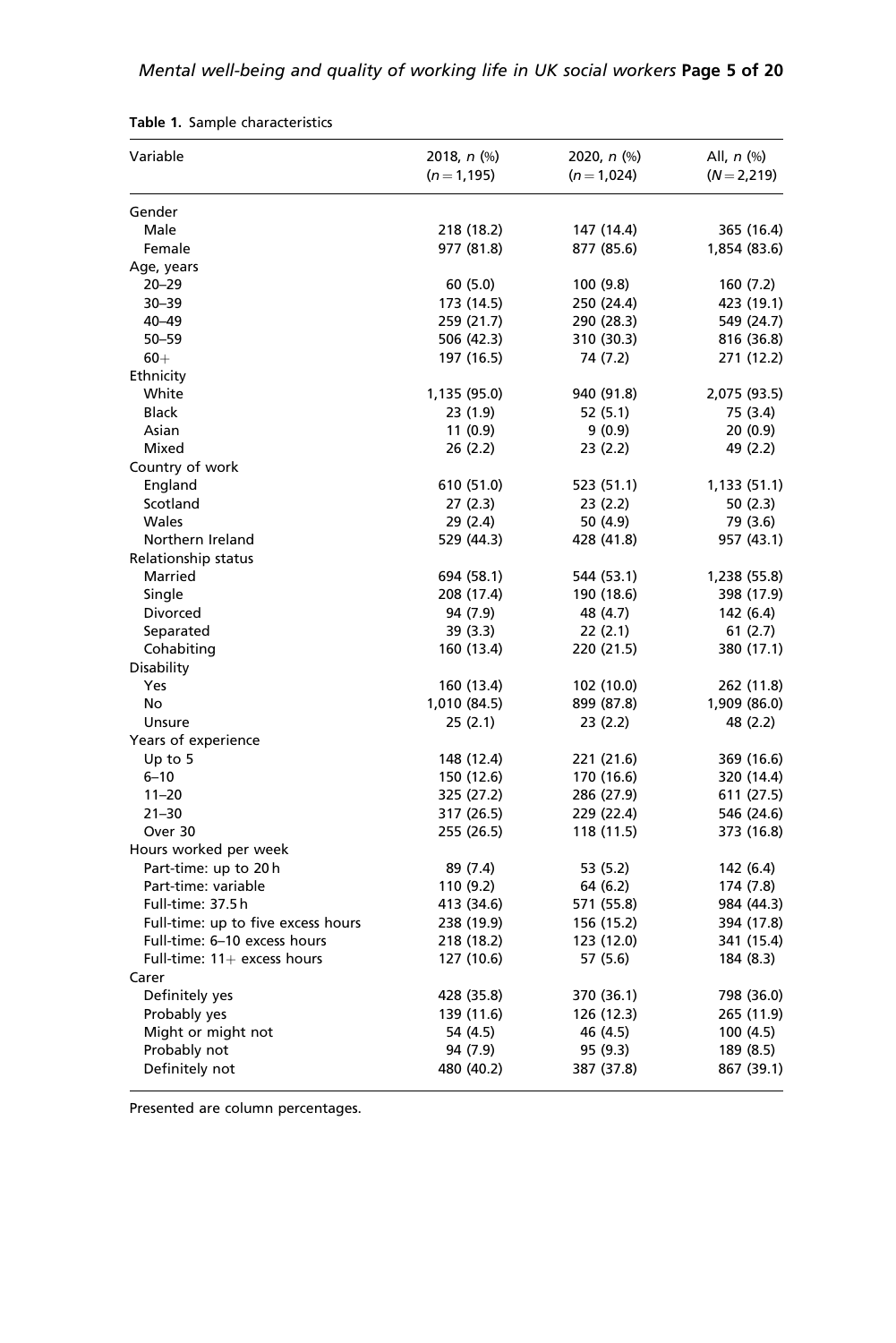### Measures

#### Covariates

The following nine variables, theoretically unrelated to grouping (i.e. 2018 versus 2020 data), were common across the two datasets: gender, age, ethnicity, country of work, relationship status, disability status, number of years of work experience as a social worker, number of hours worked in a typical week, and whether or not participants considered themselves to be a carer, defined as someone who 'usually provides support to others that depend on that support for aspects of daily living such as food, shelter, warmth and social and emotional needs'. All covariates, except for age in the 2018 dataset, were categorical in the original surveys. Some variables needed recoding to make them comparable across the two time periods.

#### **Outcomes**

Mental well-being was assessed using the short version of the Warwick-Edinburgh Mental Wellbeing Scale (SWEMWBS; [Stewart-Brown](#page-19-0) et al., [2009](#page-19-0)), consisting of seven items. Respondents use a five-point Likert scale ranging from  $1 = None$  of the time to  $5 = All$  of the time to how often in the last two weeks they have been feeling what is described by the statements. The scores are then summed and transformed into metric scores using a conversion table. Higher scores indicate better well-being. The scale has good psychometric properties ([McKay and Andretta,](#page-18-0) [2017](#page-18-0); [Ng Fat](#page-18-0) *et al.*, 2017) and in the current study, internal consistency was good in the effective sample (Cronbach's  $\alpha$ : 0.878).

Quality of working life was assessed with the twenty-four-item WRQoL Scale [\(Van Laar](#page-19-0) et al., 2007). Respondents were asked to rate the items using a five-point Likert scale ranging from  $1 =$  Strongly disagree to  $5 =$  Strongly agree to indicate their attitudes to the factors that influence their quality of working life. Twenty-three items contribute to the overall WRQoL score and three items are reverse-scored. In addition to the overall quality of working life, the scale assesses six domains of quality of working life; Job career satisfaction (being content with one's job and career prospects); Stress at work (seeing work pressures as acceptable or excessive); Working conditions (being satisfied with one's working conditions); Control at work (being involved in decisions that affect one's work); General well-being (general psychological and physical health); and Home-work interface (whether the organisation helps one with pressures outside of work). Higher overall scores as well as higher scores on the individual domains indicate better quality of work-ing life. The scale has good psychometric properties [\(Van Laar](#page-19-0) et al.,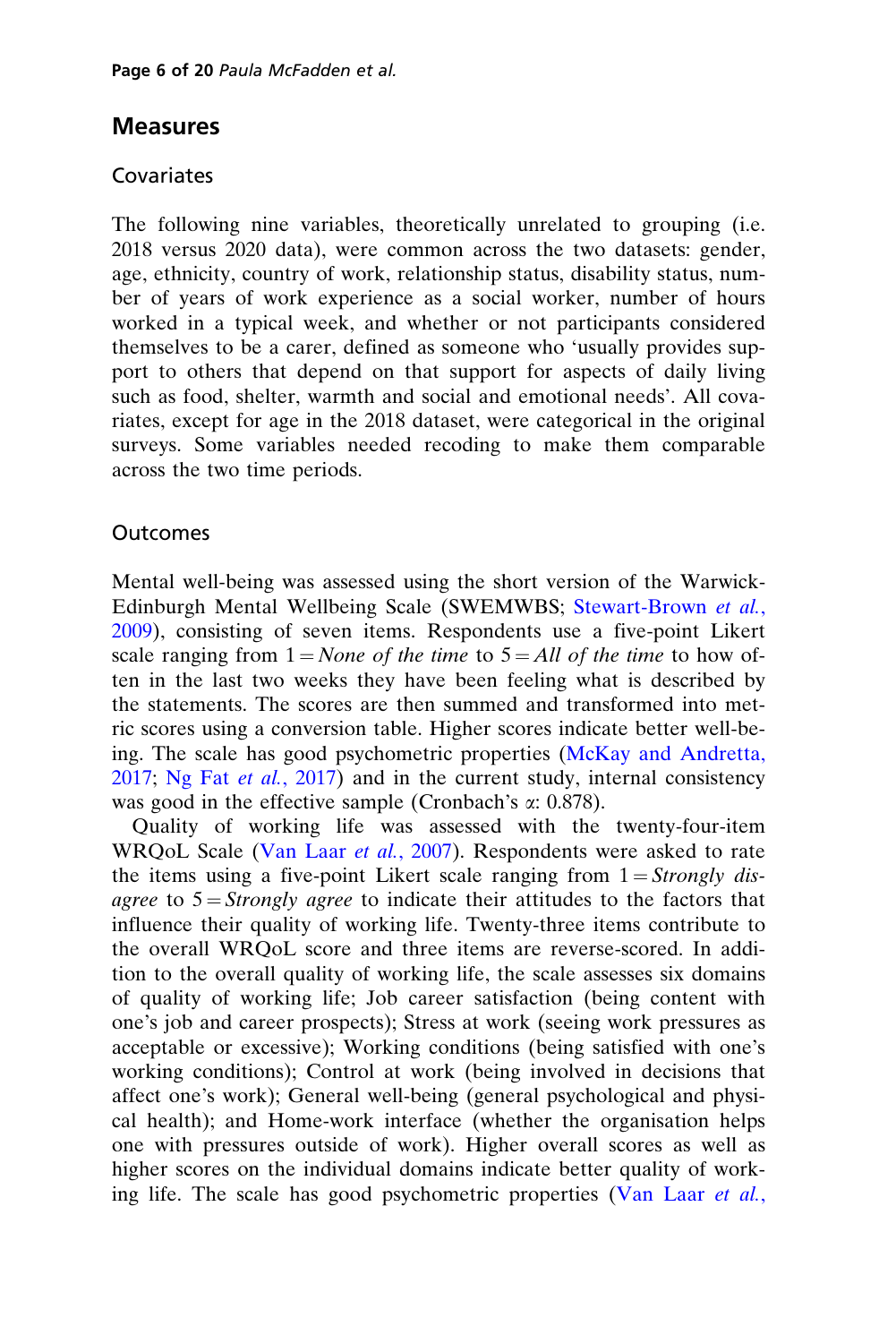[2007](#page-19-0); [Edwards](#page-16-0) et al., 2009) and in the current study, internal consistency of the twenty-three items in the effective sample was good (Cronbach's  $\alpha$ : 0.876).

#### Data analysis

To compare the well-being and the WRQoL between social workers in 2018 and those in 2020, we pre-processed the data using propensity score matching, which helps to eliminate the confounding associated with estimating treatment effects in observational studies. The treatment in our case was the time period in which the data were collected, i.e. pre-COVID-19 (2018 data; coded as 0) and during COVID-19 (2020 data; coded as 1). As the two datasets were not linked and contained different individuals, a matching procedure was employed to make the samples more comparable and thus eliminate the effects of the sample differences (i.e. covariates) on the measured outcomes (SWEMWBS, total WRQoL and the six WRQoL domains).

In the first step, we selected covariates to include in the matching process. Recent simulation studies have shown that variables associated with the outcome, or with the outcome and the treatment, should all be included in propensity score estimation. However, variables that are only associated with the treatment, but not the outcome, should be excluded, as this can increase the bias, the variance and the mean squares error of the estimated effect [\(Brookhart](#page-16-0) et al., 2006; [Cuong, 2013](#page-16-0); [VanderWeele, 2019\)](#page-19-0). We conducted a series of multiple linear regressions with gender, age, ethnicity, country of work, relationship status, disability status, number of years of work experience as a social worker, number of hours worked in a typical week and carer status as predictor variables, and the SWEMWBS, total WRQoL and WRQoL domain scores as outcome variables. We also conducted a binary logistic regression with the above covariates as predictors and the time period (2018 versus 2020) as the outcome variable. Any predictor variables associated with SWEMWBS, total WRQoL, or any domain WRQoL scores were used as covariates in the propensity score estimation (age, ethnicity, country, relationship, disability, years of experience, hours worked in a week, carer status). Variables only associated with the time period were excluded (gender). Previous simulation study has shown that when multiple outcomes are examined, generic-outcome propensity score models perform well compared to outcome-specific models (Wyss et al.[, 2013\)](#page-19-0).

In the second step, we used several methods to match the two samples using the R package *MatchIt* (Ho *et al.*[, 2011\)](#page-17-0). These included 1:1 nearest neighbour matching without replacement, 1:1 nearest neighbour matching with replacement, optimal full propensity score matching, optimal pair matching and exact matching. The propensity scores were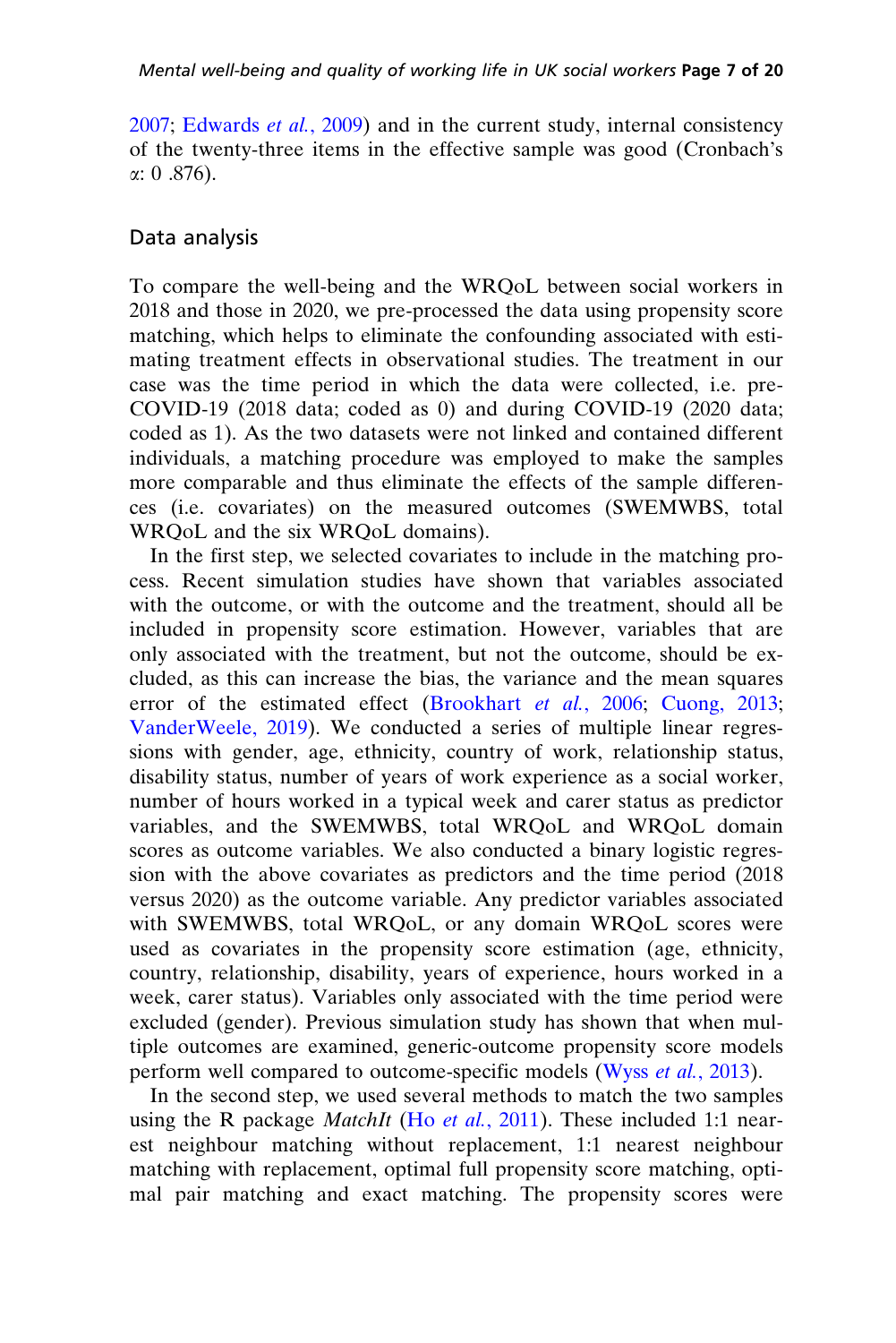estimated using logistic regressions. We then compared the balance statistics of these methods, specifically the standardised mean differences, the mean and maximum empirical cumulative density functions (the latter is also known as the Kolmogorov–Smirnov statistic), as well as the remaining sample sizes to help us decide on the optimal matching method. The balance statistics of all methods are reported in the [Supplementary materi](https://academic.oup.com/bjsw/article-lookup/doi/10.1093/bjsw/bcab198#supplementary-data)[als.](https://academic.oup.com/bjsw/article-lookup/doi/10.1093/bjsw/bcab198#supplementary-data) The best, and comparable, balance was achieved with the optimal full propensity score matching and the 1:1 nearest neighbour matching with replacement (exact matching discarded too many cases). Optimal full propensity score matching was selected, because it uses all treated and all control cases, so no participants were discarded through the matching process. In full matching, all individuals are assigned to sub-classes, each one of which contains at least one treated and at least one untreated case. The matching is optimal, which means that more than one untreated individual can be matched to a treated individual if they are similar (or vice versa; [Stuart and Green, 2008\)](#page-19-0).

Finally, we estimated the effect of the time period on the outcome variables by fitting linear regression models with the well-being and WRQoL total and domain scores as the outcome variables. The regressions included the matching weights and all the covariates that had been used for matching the samples. Including the covariates in the regression model essentially means double adjustment and helps to account for residual imbalance on the covariates, which may be present after propensity score matching [\(Nguyen](#page-18-0) *et al.*, 2017). In the linear regression models, the time period coefficient was interpreted as the estimate of the effect. We computed cluster robust standard errors for the regression estimates using the R package sandwich [\(Zeileis](#page-19-0) et al., 2020). Additionally, we calculated the estimated marginal means for all the outcomes using the emmeans package [\(Length, 2020](#page-17-0)) and associated cluster-robust standard errors were calculated using the *estimatr* package (Blair *et al.*[, 2021\)](#page-16-0).

### **Results**

#### Descriptive statistics and preliminary analyses

Descriptive statistics of the outcome variables before matching are shown in [Table 2](#page-8-0). Data were not normally distributed and therefore the Mann–Whitney  $U$  tests were used to compare the scores on well-being, quality of working life and the six domains of the quality of working life between the two groups (2018 versus 2020). The results showed that prior to matching, both well-being  $(U = 577,753.00, p = 0.023, r = 0.05)$ and the overall quality of working  $(U = 446, 418.50, p < 0.001, r = 0.23)$ life were also significantly better in 2020 compared to 2018. The same was found for the six domains of quality of working life, all of which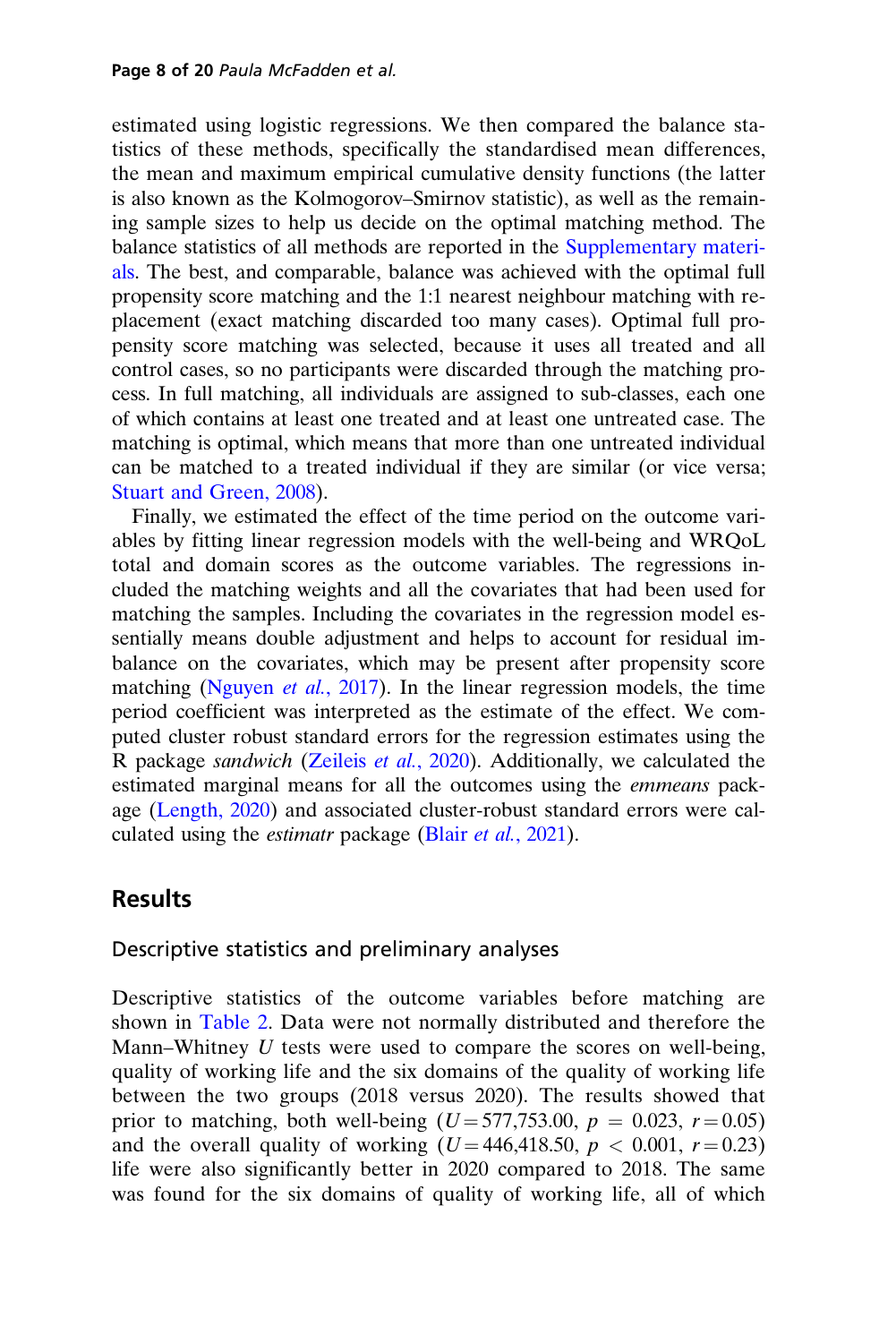| Outcome variable                 | м     | SD    | Median | Lower quartile | Upper quartile |  |
|----------------------------------|-------|-------|--------|----------------|----------------|--|
| Well-being                       |       |       |        |                |                |  |
| 2018                             | 20.84 | 3.63  | 20.73  | 18.59          | 23.21          |  |
| 2020                             | 21.18 | 3.45  | 20.73  | 18.59          | 23.21          |  |
| <b>Total WRQOL</b>               |       |       |        |                |                |  |
| 2018                             | 72.18 | 15.20 | 73.00  | 62.00          | 83.00          |  |
| 2020                             | 79.16 | 14.50 | 81.00  | 70.00          | 89.00          |  |
| WRQOL: Job career satisfaction   |       |       |        |                |                |  |
| 2018                             | 20.12 | 4.58  | 21.00  | 17.00          | 23.00          |  |
| 2020                             | 22.08 | 4.27  | 23.00  | 19.00          | 25.00          |  |
| WRQOL: Stress at work            |       |       |        |                |                |  |
| 2018                             | 4.41  | 1.87  | 4.00   | 3.00           | 6.00           |  |
| 2020                             | 4.74  | 1.84  | 5.00   | 3.00           | 6.00           |  |
| <b>WRQOL: Working conditions</b> |       |       |        |                |                |  |
| 2018                             | 9.33  | 2.68  | 10.00  | 7.00           | 12.00          |  |
| 2020                             | 10.37 | 2.58  | 11.00  | 9.00           | 12.00          |  |
| WRQOL: Control at work           |       |       |        |                |                |  |
| 2018                             | 9.47  | 2.74  | 10.00  | 7.00           | 12.00          |  |
| 2020                             | 10.27 | 2.73  | 11.00  | 9.00           | 12.00          |  |
| WRQOL: General well-being        |       |       |        |                |                |  |
| 2018                             | 19.23 | 4.68  | 20.00  | 16.00          | 23.00          |  |
| 2020                             | 20.73 | 4.38  | 21.00  | 18.00          | 24.00          |  |
| WRQOL: Home-work interface       |       |       |        |                |                |  |
| 2018                             | 9.62  | 2.92  | 10.00  | 8.00           | 12.00          |  |
| 2020                             | 10.97 | 2.68  | 11.00  | 9.00           | 13.00          |  |

<span id="page-8-0"></span>Table 2. Descriptive statistics of raw data

were better in 2020 (JCS:  $U = 461,681.00, p < 0.001, r = 0.21$ ; SAW:  $U = 545,745.50, p < 0.001, r = 0.09$ ; WCS: 472,729.50,  $p < 0.001, r = 0.20$ ; CAW:  $U = 506,396,50, p < 0.001, r = 0.15$ ; GWB:  $U = 498,532,00, p <$ 0.001,  $r = 0.16$ ; HWI:  $U = 446.268.50$ ,  $p < 0.001$ ,  $r = 0.21$ ). Chi-squared tests revealed significant differences in all covariates ( $p < 0.001$ ).

The results showed that after matching, both well-being  $(U = 574,652.50, p = 0.023, r = 0.06)$  and the overall quality of working  $(U = 6.81135.00, p < 0.001, r = 0.23)$  life were also significantly better in 2020 compared to 2018. The same was found for the six domains of quality of working life, all of which were better in 2020 (JCS:  $U = 658,801.50, p \le 0.001, r = 0.19;$  SAW:  $U = 585,086.00, p \le 0.001,$  $r = 0.08$ ; WCS: 631,888.00,  $p < 0.001$ ,  $r = 0.15$ ; CAW:  $U = 646,281.50$ ,  $p <$ 0.001,  $r = 0.17$ ; GWB:  $U = 645,850.00$ ,  $p < 0.001$ ,  $r = 0.17$ ; HWI:  $U = 689,768.50, p < 0.001, r = 0.24$ . Chi-squared tests revealed significant differences in all covariates similar to before matching ( $p < 0.001$ ).

#### Propensity score matching

The propensity score was estimated using a logistic regression, with the time period regressed on the covariates selected for matching. The matching method selected for the estimation of effect was the optimal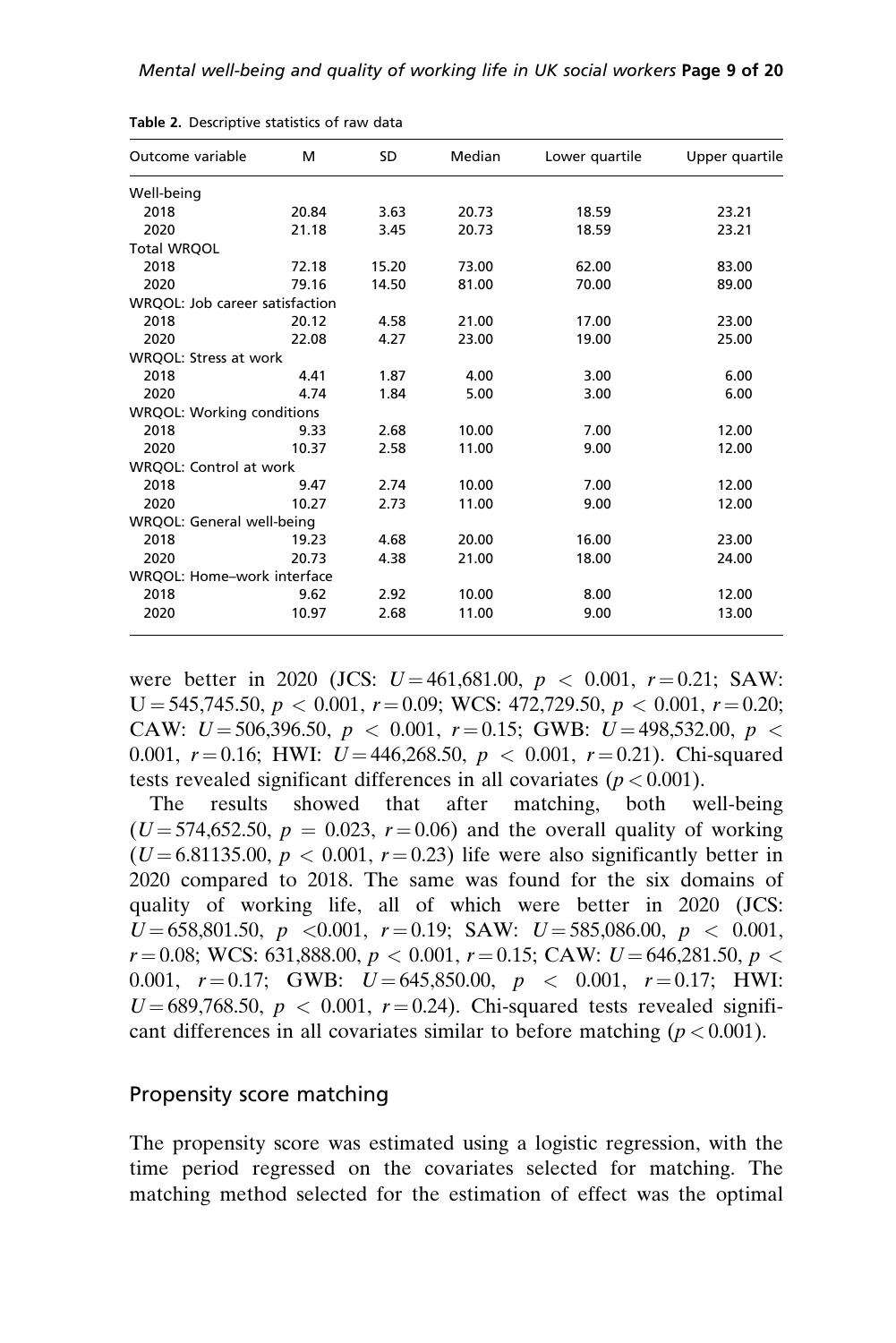

Figure 1: Covariate balance before and after the full optimal matching process.

full propensity score matching, as it produced adequate balance on covariates and this method additionally uses all available data. The covariate balance achieved with this method is depicted in Figure 1. Balance statistics are presented in [Supplementary materials](https://academic.oup.com/bjsw/article-lookup/doi/10.1093/bjsw/bcab198#supplementary-data). After the full matching, the standardised mean differences for all covariates, except for age, were below 0.1. The standardised mean differences for the majority of pairwise interactions between the covariates were also below 0.1 and all were below 0.27.

#### Effect estimation

The estimated effect of the time period on participants' well-being was  $b = 0.43$  ( $\beta = 0.06$ , cluster robust SE = 0.20,  $p = 0.002$ ), suggesting higher well-being for participants in 2020 compared to 2018. The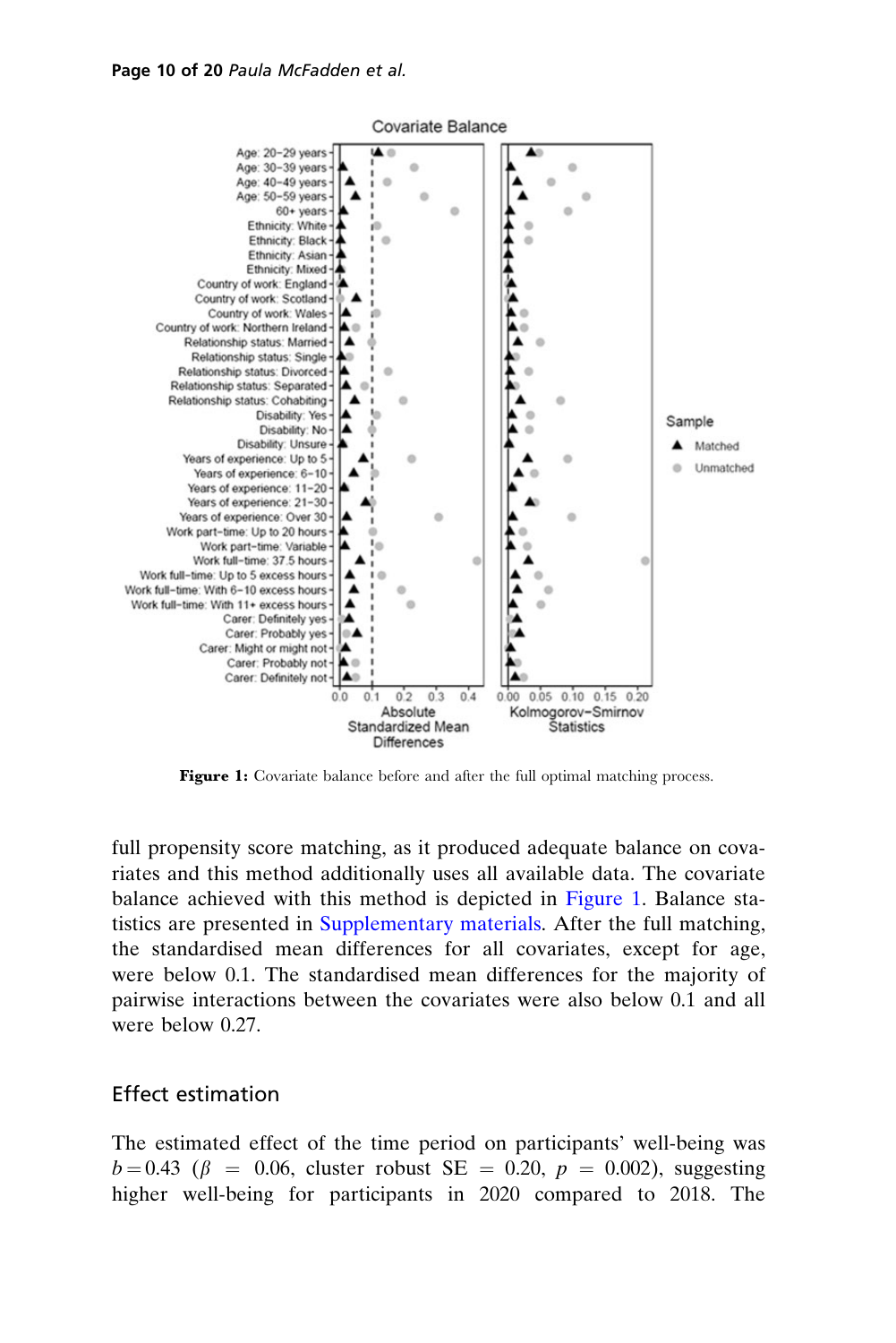| Outcome                             | <b>Estimated marginal</b><br>means (SE) |              |                |      | Regression |      |         |  |
|-------------------------------------|-----------------------------------------|--------------|----------------|------|------------|------|---------|--|
|                                     | 2018                                    | 2020         | Effect<br>size | B    | $\beta$    | SE   | p-value |  |
| Well-being                          | 19.35 (0.39)                            | 19.78 (0.40) | 0.06           | 0.43 | 0.06       | 0.20 | 0.029   |  |
| Overall WROOL                       | 65.66 (1.67)                            | 72.63 (1.79) | 0.23           | 6.96 | 0.23       | 0.98 | < 0.001 |  |
| WRQOL: Job career<br>satisfaction   | 19.09 (0.50)                            | 21.07 (0.57) | 0.19           | 1.97 | 0.22       | 0.32 | < 0.001 |  |
| WRQOL: Stress at work               | 4.27 (0.26)                             | 4.51 (0.26)  | 0.08           | 0.24 | 0.06       | 0.10 | 0.013   |  |
| WRQOL: Working<br>conditions        | 8.53(0.33)                              | 9.33(0.33)   | 0.15           | 0.80 | 0.15       | 0.15 | < 0.001 |  |
| WRQOL: Control at work              | 8.33(0.32)                              | 9.22(0.36)   | 0.17           | 0.90 | 0.16       | 0.17 | < 0.001 |  |
| <b>WRQOL: General</b><br>well-being | 16.84 (0.52)                            | 18.49 (0.52) | 0.17           | 1.65 | 0.18       | 0.29 | < 0.001 |  |
| WRQOL: Home-work<br>interface       | 8.61(0.33)                              | 10.01 (0.34) | 0.24           | 1.40 | 0.24       | 0.18 | < 0.001 |  |

Table 3. Estimates of effect after full optimal matching  $(N = 2,219)$ 

 $b =$  Unstandardized estimate;  $\beta =$  Standardized estimate; SE = Cluster-robust standard error. The estimates from regression are for the 2020 time period, 2018 was the reference group.

estimated effect of the time period on participants' overall WRQoL was  $b = 6.96$  ( $\beta = 0.23$ , cluster robust SE = 0.98,  $p < 0.001$ ), again suggesting better WRQoL for participants in 2020 compared to 2018. The results of the WRQoL domains, along with estimated marginal means for all outcome variables, are presented in Table 3.

### **Discussion**

The aim of the present study was to compare the mental well-being and quality of working life of social workers before (2018) and during (2020) the COVID-19 pandemic in the UK. A propensity score matching method was employed to account for the differences between the two cross-sectional samples of social workers. This is the first study known to the authors to explicitly investigate this among social workers. The results showed that, after matching, both mental well-being and the quality of working life increased significantly from 2018 to 2020. However, from a survey of healthcare professionals, conducted in 2011, normative (population norms) level of well-being using the Short Warwick Ed scale, were reported as a mean score of 23.6, this means that both the 2018 and 2020 social work cohort were almost four points below the health care sector normal [\(NHS Health Survey for England,](#page-18-0) [2011](#page-18-0)).

More recently from Northern Ireland, a [Department of Public Health](#page-16-0) [\(2020\)](#page-16-0) Coronavirus Report found well-being scores (21.14) slightly higher than this present study. Indeed, across the general population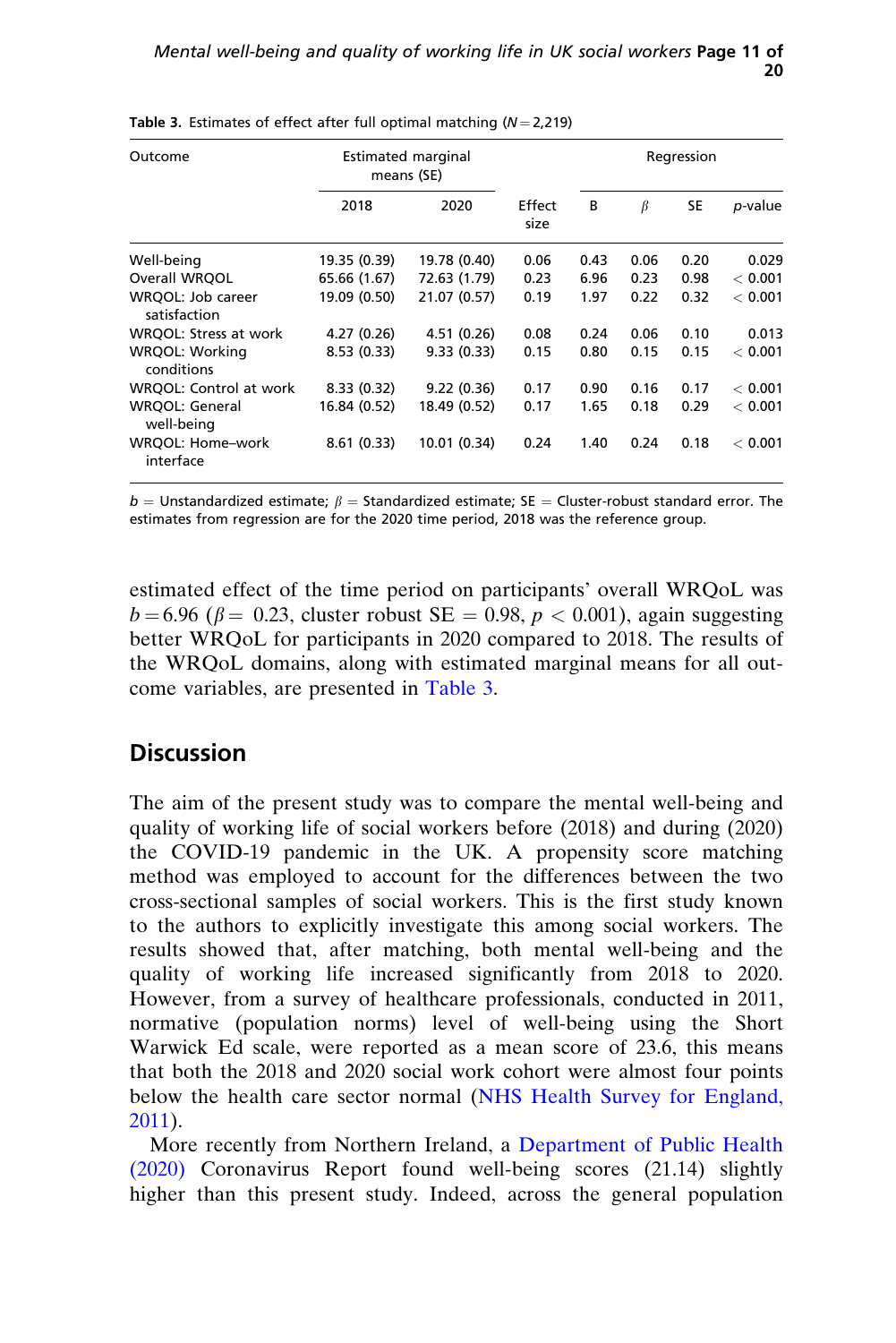mental well-being generally improved as the pandemic continued and worry began to decrease, these findings from the [Department of Public](#page-16-0) [Health \(2020\)](#page-16-0) suggest that the improvement could be related to fewer restrictions than in times of stricter lockdowns. The findings from this present study highlight that while 2020 was a challenging year, mental well-being and WRQoL may have improved among social workers due to a new appreciation of increased resilience (i.e. ability to adapt to challenges and stress in their daily lives), possibly due to public appreciation as exemplified in the UK by public demonstrations of support such as Clapping for Carers [\(Manthorpe](#page-17-0) et al., 2021b). Dorado Barbé et al. [\(2021\)](#page-16-0) have also acknowledged that higher resilience provides protection in pandemic situations, leading to better well-being.

Considering the psychological impact, prolonged stress and higher job demands often associated with the COVID-19 pandemic ([Dominelli,](#page-16-0) [2021](#page-16-0); [Harrikari](#page-17-0) et al., 2021; [Holmes](#page-17-0) et al., 2021; [Miller and Reddin](#page-18-0) [Cassar, 2021](#page-18-0)), these results may seem counterintuitive. As indicated in the literature, COVID-19 has been challenging for social workers [\(Downing](#page-16-0) et al., 2021; [Morse and Dell, 2021](#page-18-0)). In contrast to the findings of the present study, some commentators outside the UK have argued that social workers are more under pressure and undervalued during COVID-19 times than they were previously [\(Amadasun, 2020](#page-15-0) (Nigeria); [Downing](#page-16-0) *et al.*, 2021 (commenting on rural social work in the USA)). [Johnson](#page-17-0) et al. (2020) and [Reddington](#page-18-0) et al. (2021) also reported that social workers felt less positive and less able to cope with their work during the COVID-19 pandemic, especially as workloads and case allocations increased.

A longitudinal study of English local authority child and family social workers conducted by the Department of Education was collected in two waves, the first wave of the surveys (November 2018 and March 2019) and the second wave (November 2019–January 2020) prior to the COVID-19 pandemic ([Johnson](#page-17-0) et al., 2019, [2020](#page-17-0)). The reports indicated that social workers were more stressed and were dealing with high work demands which had worsened between the survey waves. These findings indicate that mental well-being and quality of working life were already low before the pandemic, as suggested by the 2018 findings of this present study.

A Community Care survey carried out in November 2020 found that social workers' reported their mental health and well-being to be significantly worse than it was pre-pandemic ([Turner, 2020](#page-19-0)). Respondents highlighted that the pandemic had increased workloads, which could explain the decline. However, the easement of lockdown restrictions between July and November 2020 across most of the UK could have influenced workforce pressures and the results, and well-being and WRQoL could have deteriorated between the different surveys. Qualitative findings from [Morse and Dell \(2021\)](#page-18-0) and Cook et al. [\(2020\)](#page-16-0)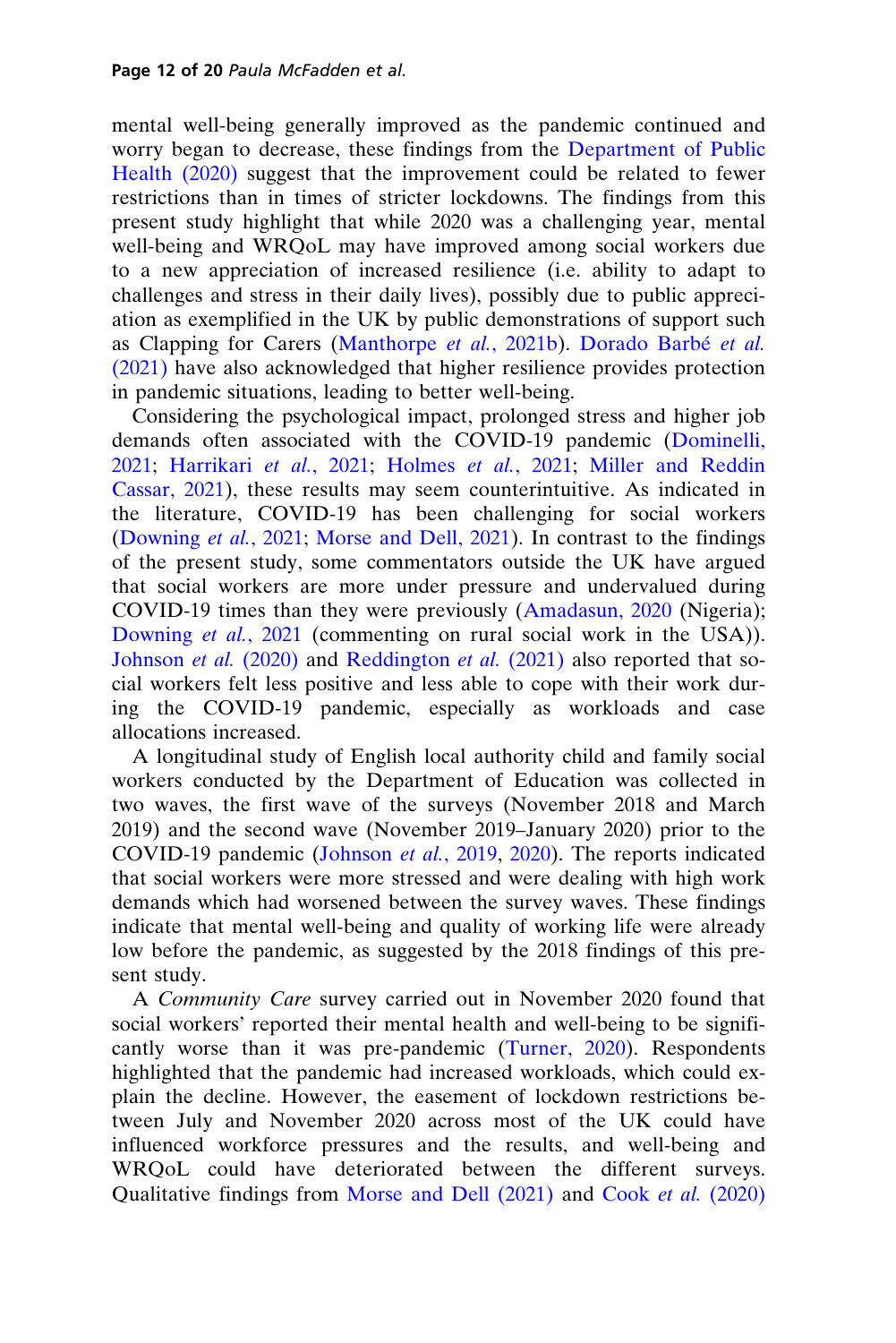found staff finding it difficult to work remotely with a lack of resources, team support and opportunities. Additionally, social work practice during this time was characterised as stressful and overwhelming. These findings suggest that well-being and WRQoL should have been worse in 2020 in comparison to 2018 and so challenge our findings.

The findings of this present study are not suggesting that COVID-19 had no impact on the mental well-being or quality of working life but may demonstrate that during the pandemic other factors have had a positive influence on many social workers. The differences between previous research and this present study could be attributed to coping strategies or increased resilience developed through previous experience and high case/workloads, or the public, employer and government response to the pandemic. An important context to consider relating to these changes in well-being and WRQoL is that our 2020 data were collected after many social workers had transitioned to working from home and online.

Evidence suggests that reduced work-life conflict during the pandemic has occurred since working at home, reducing the stressors associated with the poorer psychological impact at work [\(Savaya](#page-19-0) et al., 2021; [Schieman](#page-19-0) et al. 2021). This creates greater work flexibility, reducing travel times, which may contribute to significantly better mental well-be-ing and quality of life in 2020 compared to 2018 ([McFadden](#page-17-0) et al., [2021a\)](#page-17-0). In contrast, a notable finding from this present study was that approximately 70 percent of social workers in 2020 reported a change in caring responsibilities due to childcare arrangements, home schooling, caring for older relatives amongst others, reflective of the female compositions of the profession. Researchers have acknowledged that the pandemic has increased the number of caring responsibilities and stres-sors thus impacting that work-life balance ([Evanoff](#page-16-0) et al., 2020; [Power,](#page-18-0) [2020\)](#page-18-0). These finding suggests mental well-being and WRQoL should be lower in 2020 and so further work is needed to explore this complexity.

The differences in scores from 2018 to 2020 could stem from increased resilience, supportive and responsive support services and networks. Alternatively, their life away from the job might have instilled a positive outlook ([Truter and Fouche, 2021](#page-19-0)) which may be part of the reason for the findings in this study. During the pandemic more social workers have had the ability to work from home with an estimated eight in ten working from home and using online technology [\(Turner, 2020](#page-19-0)). Less travel time and being able to see their family more regularly at home, is time they do not normally possess, and therefore could have an influence on their WRQoL and mental well-being. A safe and appealing space away from work was highlighted by [Truter and Fouche \(2021\)](#page-19-0) as an opportunity to enhance resilience. It is possible many people working from home have had more opportunity to relax and get outside. Furthermore, the higher scores in 2020 could be associated with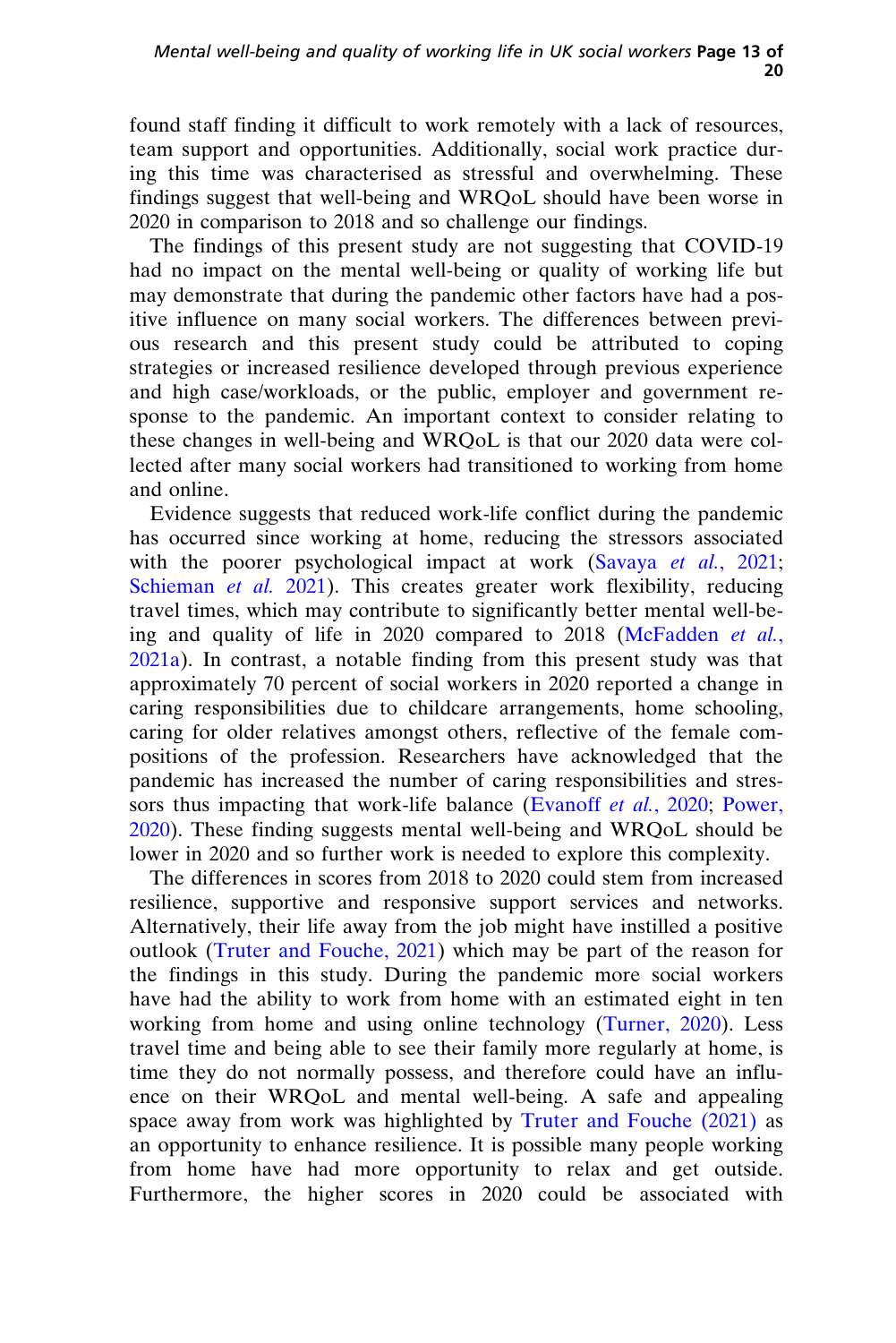workplace well-being promotion, self-care, support services, communication skills training, effective planning systems, flexible work hours and less excessive work demands ([Kalliath](#page-17-0) et al., 2020; Mette et al.[, 2020;](#page-18-0) [Downing](#page-16-0) et al., 2021; [Miller and Reddin Cassar, 2021;](#page-18-0) [Morse and Dell,](#page-18-0) [2021](#page-18-0)). In order to improve WRQoL and reduce the pressures within the social work profession, compassionate and understanding employers and co-workers are important factors alongside regular team communication and support services within the workplace (Cook et al.[, 2020;](#page-16-0) [Kalliath](#page-17-0) et al.[, 2020;](#page-17-0) [Dominelli, 2021](#page-16-0)). These workplace supports also are evidenced in the current study and formed one of our 'good practice rec-ommendations' which emerged from the data [\(McFadden](#page-18-0) et al., 2021b).

#### Study limitations and future research

To our knowledge, this is one of the first propensity scoring studies to emerge with pre-pandemic baseline data enabling the comparison of social workers before and during the COVID-19 pandemic. As such, this present study can serve as the foundation for future social work research. Strengths of this study are the robust sample size and reliable outcomes measures of SWEMWBS and WRQoL. As with all studies, some limitations exist. First, given that the 2020 data used were only from Phase 1 of the wider 'Health and social care workers' quality of working life and coping while working during the COVID-19 pandemic' study, the results only give a snapshot of the data at one point during the pandemic. More data or the inclusion of the second phase may provide different results. However, this was a unique opportunity to compare 2018 social workers with social workers in the middle of the UK pandemic (May to July 2020). Both surveys were self-reported, this may increase the risk of recall bias or social desirability bias [\(Bowling, 2005;](#page-16-0) [Rosenman](#page-19-0) et al., 2011; [Alhubaiti, 2016\)](#page-15-0). The surveys were administered under different circumstances with the 2020 survey being conducted during the COVID-19 pandemic which may have influenced the results slightly. Most of the samples were from Northern Ireland and England (94.2 percent) with a smaller sample of participants from Scotland and Wales (5.8 percent). This makes the findings of this study less generalisable to the social workers in these countries. Any generalisation to male social workers must be considered tentatively, as 83.6 percent of the samples were females which may have influenced the results. This high representation of a larger female sample is similar to previous research and is representative of the profession (Batra et al.[, 2020](#page-16-0); [Holmes](#page-17-0) et al., [2021](#page-17-0)). Similarly, there was an over-representation of respondents who identified as being of White ethnicity (93.5 percent) which is higher than the UK Social Worker workforce, which is reported to be between 71.4 percent [\(Gov.uk, 2021\)](#page-17-0) and 88.6 percent ([Community Care, 2020](#page-16-0)) White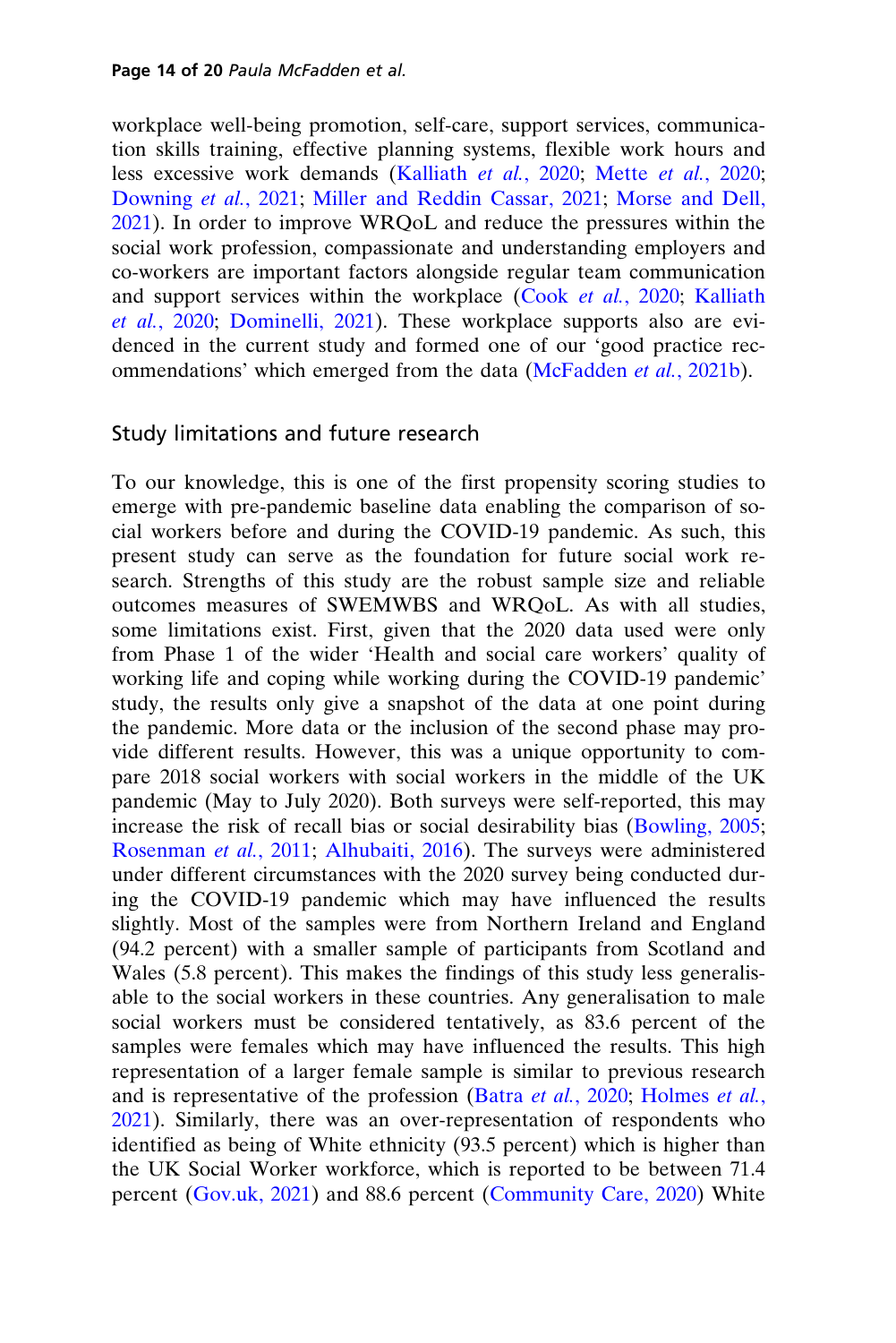ethnicity. Additionally, recruiting a sample which ethnically resembles this workforce has proven a challenge, which could be linked to the sampling technique used in this study. Therefore, well-being cannot be truly generalised among all ethnicities. Another limitation is that the sample in the 2020 data were collected after many social workers had transitioned to working remotely which many have influenced the results during this time period as different experiences could have introduced limitations to data analysis and were not examined in this study. Another limitation is the cross-sectional nature of the data in 2018 and 2020, this therefore means that the data is only reflective of that single time period for those participants and we cannot determine causal inference ([Wang and Cheng, 2020\)](#page-19-0). While the study gender, age, ethnicity, country of work, relationship status, disability status, number of years of work experience as a social worker, number of hours worked in a typical week and carer status were used as predictor variables, the findings of this study cannot rule out other ecological drivers for changes in workrelated anxiety and mental well-being. Finally, while the propensity scores method was beneficial in accounting for the differences between the datasets, the method can be limiting. Propensity score matching can increase residual bias as unrealistically extreme weights may be generated, additionally unmeasured confounders may still be present ([Winkelmayer and Kurth, 2004](#page-19-0); [Streiner and Norman, 2012;](#page-19-0) [Okoli](#page-18-0) et al., [2014](#page-18-0)).

Future studies examining how resilience and positive coping strategies counteract the negative psychological impact of a pandemic will be important to fully capture how this could influence mental well-being and WRQoL. Furthermore, quantitative results were used in this study, additional research should adopt a mixed methods research design with a strong qualitative approach to get a further clarification and meaning behind the quantitative data. Finally, future studies could provide a more focused examination on how well-being and WRQoL interplays with burnout and coping within social workers during the COVID-19 pandemic and on social work outcomes as they are experienced by service users and carers.

# Conclusion

In summary, social workers will continue to face increased stressors and work demands during and post-COVID-19. Results indicated that social workers' mental well-being and the quality of working life increased significantly from 2018 to 2020. These social workers were largely resilient to the changes in lifestyle and work created by the COVID-19 pandemic. The wider literature emphasises that the demands within the social work profession may take a disproportionate toll on well-being and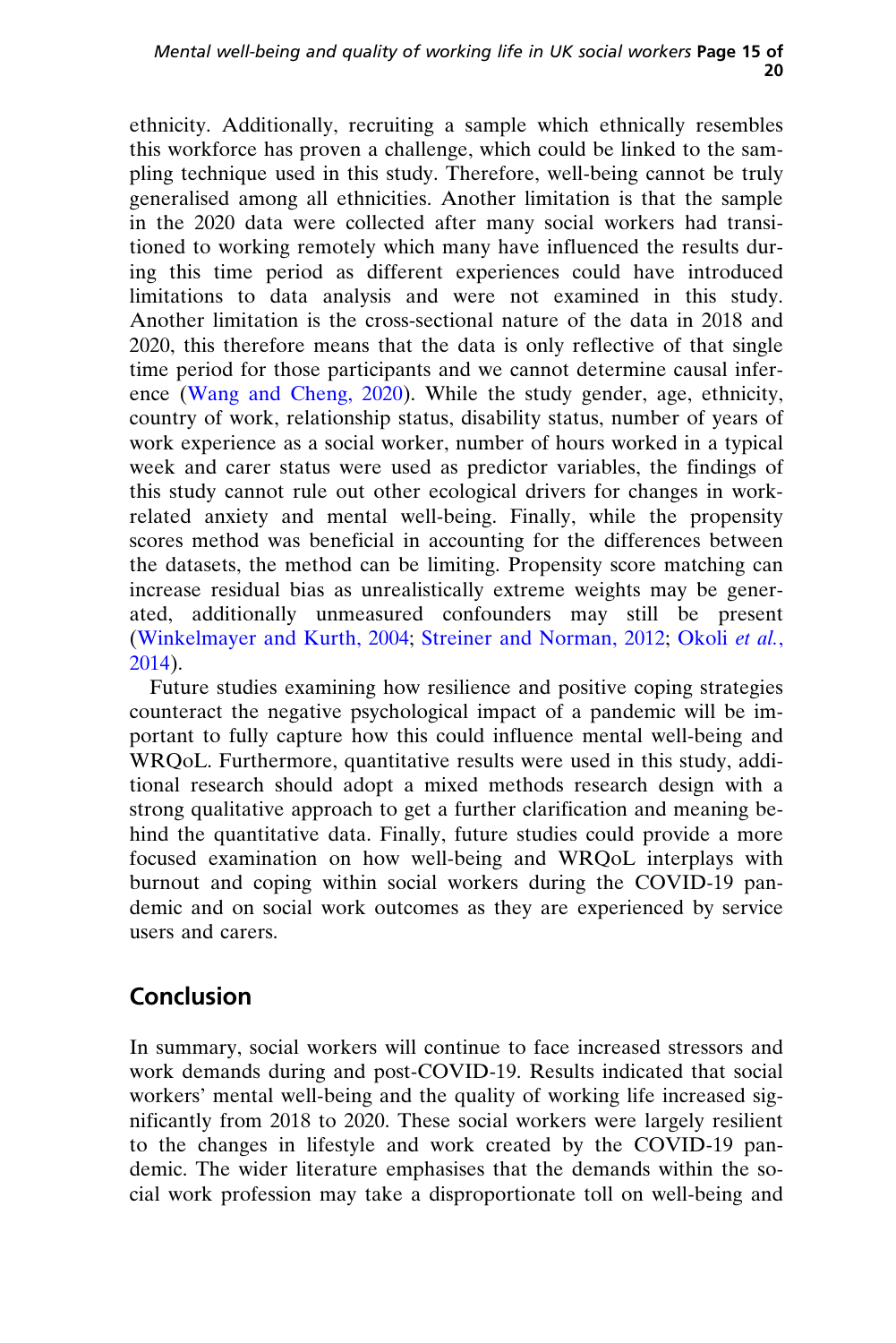<span id="page-15-0"></span>quality of working life. The findings from this study point to the potential for initiatives and workplace support in minimising such stressors.

# Supplementary material

[Supplementary material](https://academic.oup.com/bjsw/article-lookup/doi/10.1093/bjsw/bcab198#supplementary-data) is available at British Journal of Social Work Journal online.

## Acknowledgements

The authors would like to thank all respondents, the Northern Ireland Social Care Council (NISCC), and the Southern Health and Social Care Trust in Northern Ireland for seed funding for the survey. Moreover, thanks to Community Care© and NISCC for advertising and promoting both studies.

# Funding

The 2018 study was unfunded but supported by the goodwill and time donated by participating authors with institutional support. The 2020 study received seed funding from the Northern Ireland Social Care Council (NISCC), and the Southern Health and Social Care Trust in Northern Ireland.

# Conflict of interest statement

The authors declare no conflict of interest. The funders had no role in the design of the study; in the collection, analyses or interpretation of data; in the writing of the manuscript, or in the decision to publish the results.

# References

- Abrams, L. S. and Dettlaff, A. J. (2020) 'Voices from the frontlines: Social workers confront the COVID-19 pandemic', Social Work, 65(3), pp. 302–05.
- Alhubaiti, A. (2016) 'Information bias in health research: Definition, pitfalls, and adjustment methods', Journal of Multidisciplinary Healthcare, 9, 211.
- Amadasun, S. (2020) 'Social work and COVID-19 pandemic: An action call', International Social Work, 63(6), pp. 753–56.
- Baginsky, M. and Manthorpe, J. (2021) 'The impact of COVID-19 on Children's Social Care in England', Child Abuse & Neglect, 116, 104739.
- Banks, S., Cai, T., de Jonge, E., Shears, J., Shum, M., Sobočan, A. M., Strom, K., Truell, R., Uriz, M. J. and Weinberg, M. (2020) 'Practising ethically during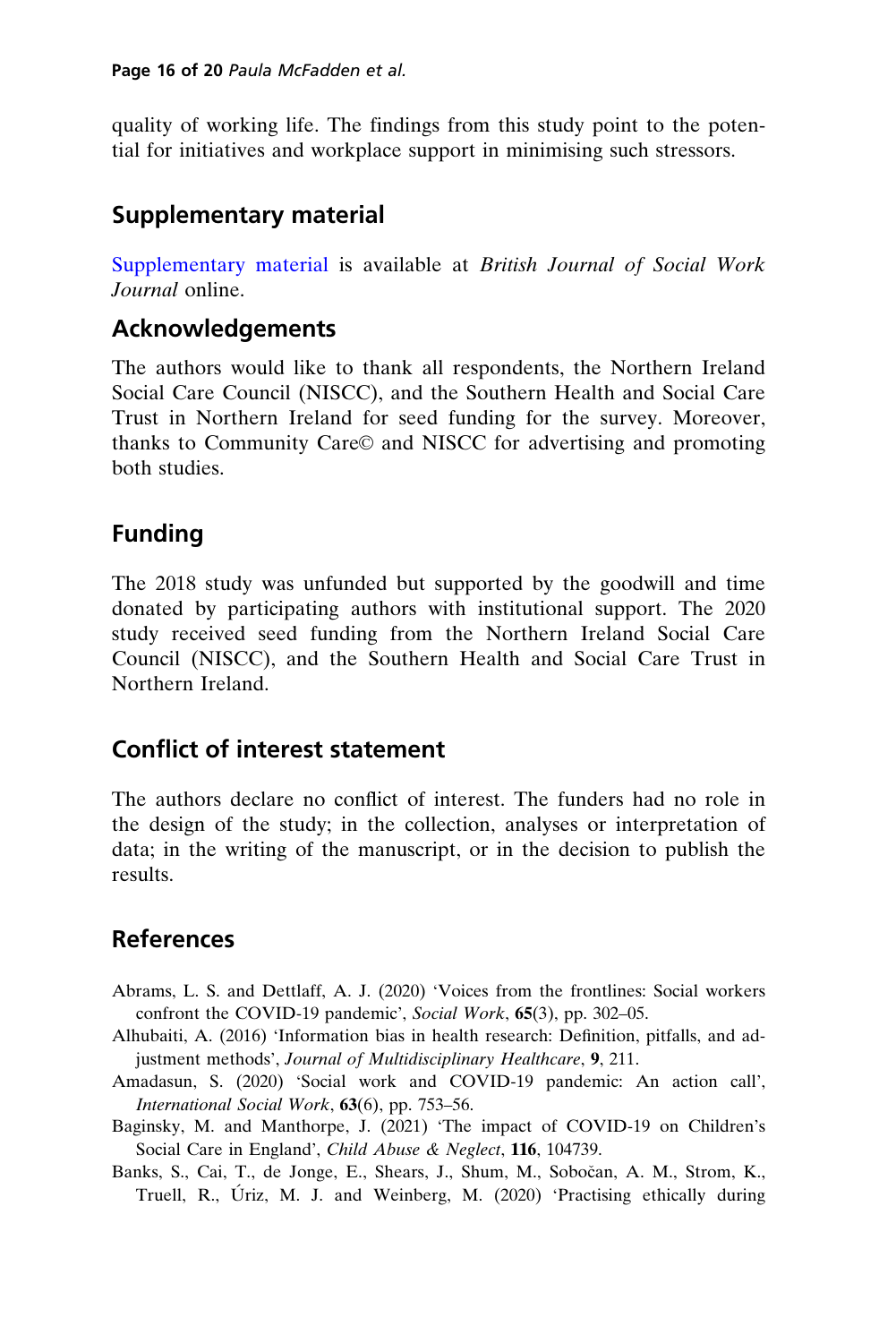<span id="page-16-0"></span>COVID-19: Social work challenges and responses', International Social Work, 63(5), pp. 569–83.

- Batra, K., Singh, T. P., Sharma, M., Batra, R. and Schvaneveldt, N. (2020) 'Investigating the psychological impact of COVID-19 among healthcare workers: A meta-analysis', International Journal of Environmental Research and Public Health, **17**(23), pp. 9096.
- Blair, G., Cooper, J., Coppock, A., Humphreys, M. and Sonnet, L. (2021) 'estimatr: Fast estimators for design-based inference', R Package Version 0.30.2, [https://](https://CRAN.R-project.org/package=estimatr) [CRAN.R-project.org/package](https://CRAN.R-project.org/package=estimatr)=[estimatr](https://CRAN.R-project.org/package=estimatr) (accessed February 21, 2021).
- Bowling, A. (2005) 'Mode of questionnaire administration can have serious effects on data quality', Journal of Public Health, 27(3), pp. 281–91.
- British Association of Social Workers (2021) Social Work during the Covid-19 Pandemic: Initial Findings, Birmingham, BASW.
- Brookhart, M. A., Schneeweiss, S., Rothman, K. J., Glynn, R. J., Avorn, J. and Stürmer, T. (2006) 'Variable selection for propensity score models', American Journal of Epidemiology, 163(12), pp. 1149-56.
- Community Care. (2020) Social Work England Pledges Action as Survey Reveals Low Proportion of Black and Ethnic Minority Staff, available online at: [https://www.](https://www.communitycare.co.uk/2020/07/21/social-work-england-pledges-action-survey-reveals-low-proportion-black-ethnic-minority-staff/) [communitycare.co.uk/2020/07/21/social-work-england-pledges-action-survey](https://www.communitycare.co.uk/2020/07/21/social-work-england-pledges-action-survey-reveals-low-proportion-black-ethnic-minority-staff/)[reveals-low-proportion-black-ethnic-minority-staff/](https://www.communitycare.co.uk/2020/07/21/social-work-england-pledges-action-survey-reveals-low-proportion-black-ethnic-minority-staff/) (accessed July 28, 2021).
- Cook, L. L., Zschomler, D., Biggart, L. and Carder, S. (2020) 'The team as a secure base revisited: Remote working and resilience among child and family social workers during COVID-19', Journal of Children's Services, 15(4), pp. 259–66.
- Cuong, N. V. (2013) 'Which covariates should be controlled in propensity score matching? Evidence from a simulation study', Statistica Neerlandica, 67(2), pp. 169–80.
- Department of Public Health (2020) Coronavirus: The 2020 Director of Public Health Report for Northern Ireland, Public Health Agency, DPH Annual Report 2020.
- Dominelli, L. (2021) 'A green social work perspective on social work during the time of COVID-19', International Journal of Social Welfare, 30(1), pp. 7–16.
- Barbé, A. D., Pérez Viejo, J. M., Rodríguez-Brioso, M. D. M. and Gallardo-Peralta, L. P. (2021) 'Emotional well-being and resilience during the COVID-19 pandemic: Guidelines for social work practice', *International Social Work*, 64(2), pp. 279–84.
- Downing, K. S., Brackett, M. and Riddick, D. (2021) 'Self-care management 101: Strategies for social workers and other frontline responders during the COVID-19 pandemic in rural communities', Journal of Human Behavior in the Social Environment, 31. pp. 353–61.
- Edwards, J. A., van Laar, D., Easton, S. and Kinman, G. (2009) 'The Work-related Quality of Life Scale for higher education employees', *Quality in Higher* Education, 15(3), pp. 207–19.
- Evanoff, B. A., Strickland, J. R., Dale, A. M., Hayibor, L., Page, E., Duncan, J. G., Kannampallil, T. and Gray, D. L. (2020) 'Work-related and personal factors associated with mental well-being during the COVID-19 response: Survey of health care and other workers', Journal of Medical Internet Research, 22(8), pp. e21366.
- Evans, S., Huxley, P., Gately, C., Webber, M., Mears, A., Pajak, S., Medina, J., Kendall, T. and Katona, C. (2006) 'Mental health, burnout and job satisfaction among mental health social workers in England and Wales', The British Journal of Psychiatry : The Journal of Mental Science, 188(1), pp. 75-80.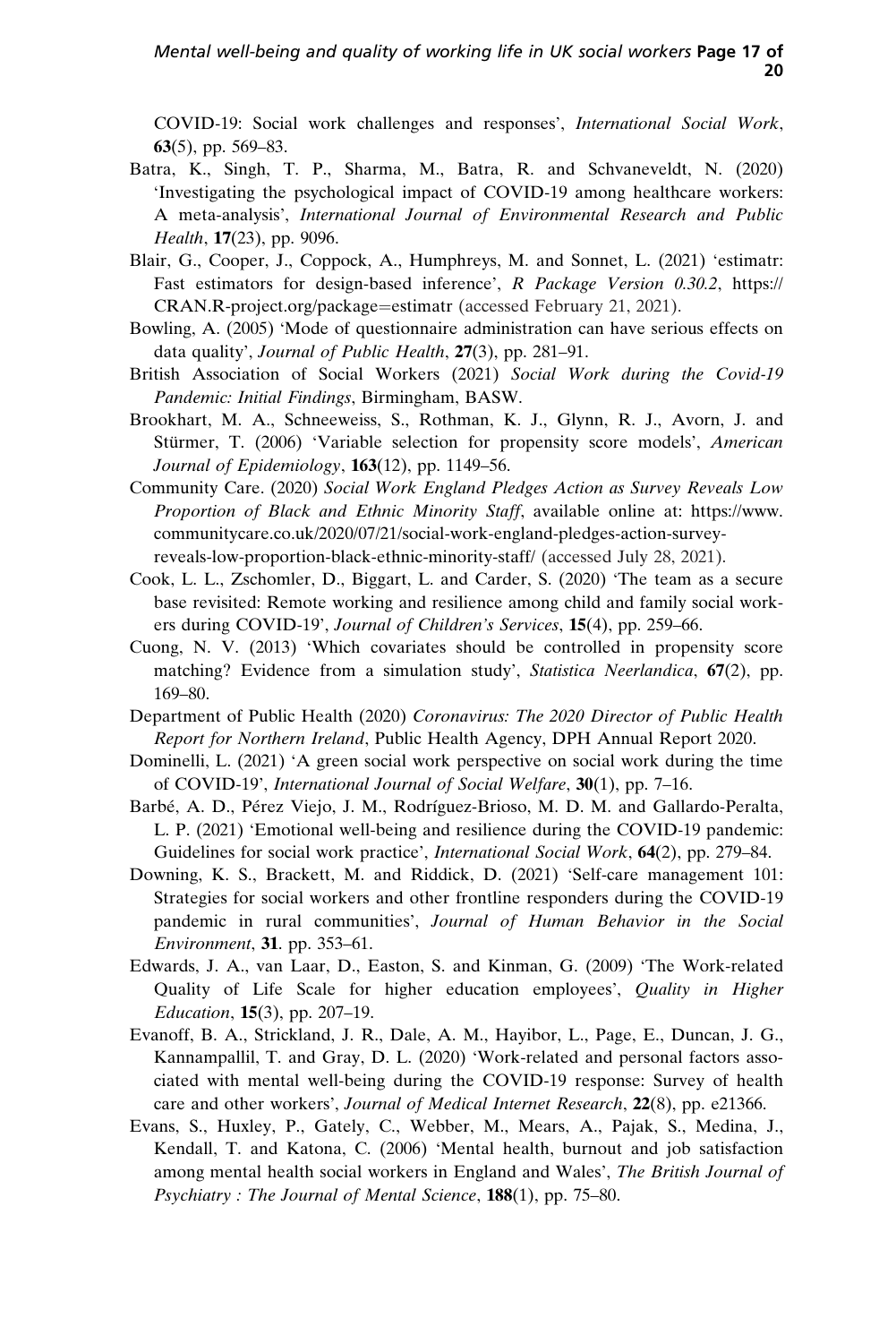- <span id="page-17-0"></span>Golightley, M. and Holloway, M. (2020) 'Editorial: Unprecedented times? Social work and society post-COVID-19', British Journal of Social Work, 50(5), pp. 1297–303.
- Gómez-García, R., Bayón-Calvo, S. and Lucas-García, J. (2020) 'The relationship between burnout and job satisfaction in a sample of Spanish social workers', The British Journal of Social Work. bcaa150, DOI: 10.1093/bjsw/bcaa150.
- Gov.uk (2021) Social Workers for Children and Families, available online at: [https://](https://www.ethnicity-facts-figures.service.gov.uk/workforce-and-business/workforce-diversity/social-workers-for-children-and-families/latest) [www.ethnicity-facts-figures.service.gov.uk/workforce-and-business/workforce-diver](https://www.ethnicity-facts-figures.service.gov.uk/workforce-and-business/workforce-diversity/social-workers-for-children-and-families/latest) [sity/social-workers-for-children-and-families/latest](https://www.ethnicity-facts-figures.service.gov.uk/workforce-and-business/workforce-diversity/social-workers-for-children-and-families/latest) (accessed July 28, 2021).
- Harrikari, T., Romakkaniemi, M., Tiitinen, L. and Ovaskainen, S. (2021) 'Pandemic and social work: Exploring Finnish social workers' experiences through a SWOT analysis', The British Journal of Social Work, 51(5), pp. 1644–1662.
- Ho, D., Imai, K., King, G. and Stuart, E. A. (2011) 'MatchIt: Nonparametric preprocessing for parametric causal inference', Journal of Statistical Software, 42(8), pp. 1–28.
- Holmes, M. R., Rentrope, C. R., Korsch-Williams, A. and King, J. A. (2021) 'Impact of COVID-19 pandemic on posttraumatic stress, grief, burnout, and secondary trauma of social workers in the United States', Clinical Social Work Journal. DOI: 10.1007/s10615-021-00795-y.
- Johnson, C., Coburn, S., Sanders-Early, A., Felton, J., Winterbotham, M., McLaughlin, H., Pollock, S., Scholar, H. and McCaughan, S. (2019) Longitudinal Study of Local Authority Child and Family Social Workers, available online at: [https://assets.publishing.service.gov.uk/government/uploads/system/uploads/attach](https://assets.publishing.service.gov.uk/government/uploads/system/uploads/attachment_data/file/906780/Longitudinal_study_of_local_authority_child_and_family_social_workers_Wave_1.pdf) [ment\\_data/file/906780/Longitudinal\\_study\\_of\\_local\\_authority\\_child\\_and\\_family\\_so](https://assets.publishing.service.gov.uk/government/uploads/system/uploads/attachment_data/file/906780/Longitudinal_study_of_local_authority_child_and_family_social_workers_Wave_1.pdf) [cial\\_workers\\_Wave\\_1.pdf](https://assets.publishing.service.gov.uk/government/uploads/system/uploads/attachment_data/file/906780/Longitudinal_study_of_local_authority_child_and_family_social_workers_Wave_1.pdf) (accessed April 29, 2021).
- Johnson, C., Coburn, S., Sanders-Early, A., Felton, J., Winterbotham, M., McLaughlin, H., Pollock, S., Scholar, H. and McCaughan, S. (2020) Longitudinal Study of Local Authority Child and Family Social Workers, available online at: [https://assets.publishing.service.gov.uk/government/uploads/system/uploads/attach](https://assets.publishing.service.gov.uk/government/uploads/system/uploads/attachment_data/file/906778/Longitudinal_study_of_local_authority_child_and_family_social_workers_Wave_2.pdf) [ment\\_data/file/906778/Longitudinal\\_study\\_of\\_local\\_authority\\_child\\_and\\_family\\_so](https://assets.publishing.service.gov.uk/government/uploads/system/uploads/attachment_data/file/906778/Longitudinal_study_of_local_authority_child_and_family_social_workers_Wave_2.pdf) [cial\\_workers\\_Wave\\_2.pdf](https://assets.publishing.service.gov.uk/government/uploads/system/uploads/attachment_data/file/906778/Longitudinal_study_of_local_authority_child_and_family_social_workers_Wave_2.pdf) (accessed April 29, 2021).
- Kalliath, P., Kalliath, T., Chan, X. W. and Chan, C. (2020) 'Enhancing job satisfaction through work–family enrichment and perceived supervisor support: The case of Australian social workers', Personnel Review, 49(9), pp. 2055–72.
- Kim, H. and Lee, S. Y. (2009) 'Supervisory communication, burnout, and turnover intention among social workers in health care settings', Social Work in Health Care, 48(4), pp. 364–85.
- Length, R. V. (2020) 'emmeans: Estimated marginal means, aka least-squares means', R Package Version 1.5.3, [https://CRAN.R-project.org/package](https://CRAN.R-project.org/package=emmeans)=[emmeans](https://CRAN.R-project.org/package=emmeans).
- Manthorpe, J., Harris, J., Burridge, S., Fuller, J., Martineau, S., Ornelas, B., Tinelli, M. and Cornes, M. (2021a) 'Social work practice with adults under the rising second wave of Covid-19 in England: Frontline experiences and the use of professional judgement', The British Journal of Social Work, 51(5), pp. 1879-96.
- Manthorpe, J., Iliffe, S., Gillen, P., Moriarty, J., Mallett, J., Schroder, H., Currie, D., Ravalier, J. and McFadden, P. (2021b) 'Clapping for carers in the Covid-19 crisis: Carers' reflections in a UK survey', Health Soc Care Commun. DOI: 10.1111/hsc.13474.
- McFadden, P., Ross, J., Moriarty, J., Mallett, J., Schroder, H., Ravalier, J., Manthorpe, J., Currie, D., Harron, J. and Gillen, P. (2021a) 'The role of coping in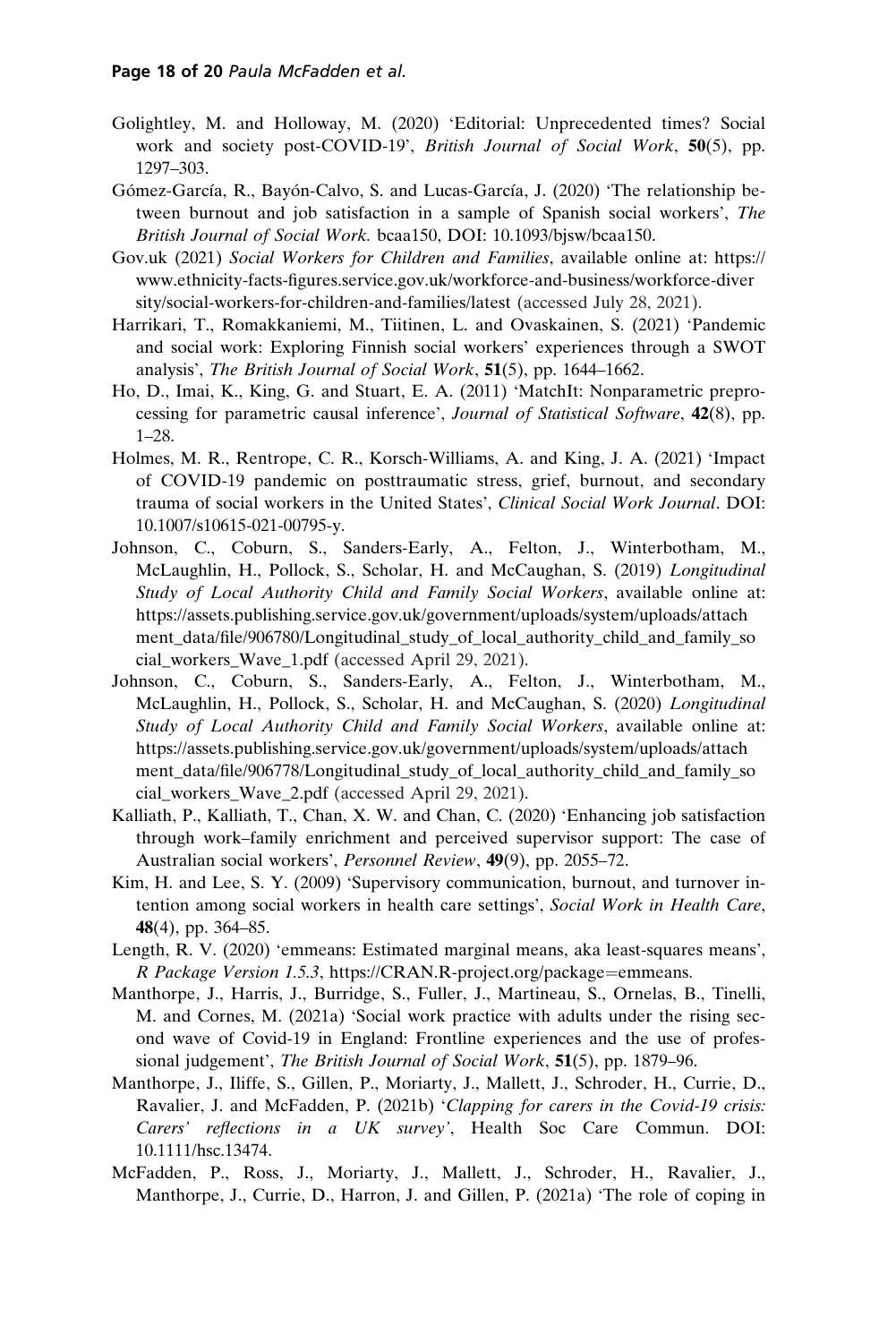<span id="page-18-0"></span>the wellbeing and work-related quality of life of UK health and social care workers during COVID-19', International Journal of Environmental Research and Public Health,  $18(2)$ , pp. 815.

- McFadden, P., Gillen, P., Moriarty, J., Mallett, J., Schroder, H., Ravalier, J., Manthorpe, J., Currie, D., Nicholl, P., McFadden, D. and Ross, J. (2021b) Health and Social Care Workers' Quality of Working Life and Coping While Working during the COVID-19 Pandemic: Findings from a UK Survey Phase 2: 17th November 2020-1st February 2021, Coleraine, University of Ulster Press.
- McFadden, P., Mallett, J. and Leiter, M. (2018) 'Extending the two-process model of burnout in child protection workers: The role of resilience in mediating burnout via organizational factors of control, values, fairness, reward, workload, and community relationships', Stress and Health, 34(1), pp. 72-83.
- McFadden, P., Campbell, A. and Taylor, B. (2015) 'Resilience and burnout in child protection social work: Individual and organisational themes from a systematic literature review', British Journal of Social Work, 45(5), pp. 1546-63.
- McKay, M. T. and Andretta, J. R. (2017) 'Evidence for the psychometric validity, internal consistency and measurement invariance of Warwick Edinburgh Mental Well-being Scale scores in Scottish and Irish Adolescents', Psychiatry Research, 255, pp. 382–86.
- Mette, J., Wirth, T., Nienhaus, A., Harth, V. and Mache, S. (2020) '"I need to take care of myself": A qualitative study on coping strategies, support and health promotion for social workers serving refugees and homeless individuals', Journal of Occupational Medicine and Toxicology, 15(1), pp. 1–15.
- Miller, J. J., and Cassar, J. (2021) 'Self-care among healthcare social workers: The impact of COVID-19', Social Work in Health Care, 60(1), pp. 30–48.
- Morse, G. A. and Dell, N. A. (2021) 'The well-being and perspectives of community-based behavioral health staff during the COVID-19 pandemic', Social Work in Health Care, 60(2).
- Ng Fat, L., Scholes, S., Boniface, S., Mindell, J. and Stewart-Brown, S. (2017) 'Evaluating and establishing national norms for mental wellbeing using the short Warwick-Edinburgh Mental Well-being Scale (SWEMWBS): Findings from the Health Survey for England', *Quality of Life Research*, 26(5), pp. 1129–44.
- Nguyen, T. L., Collins, G. S., Spence, J., Daurès, J. P., Devereaux, P. J., Landais, P. and Le Manach, Y. (2017) 'Double-adjustment in propensity score matching analysis: Choosing a threshold for considering residual imbalance', BMC Medical Research Methodology,  $17(1)$ , pp. 1-8.
- NHS Health Survey for England (2011) Available online at: [https://digital.nhs.uk/](https://digital.nhs.uk/data-and-information/publications/statistical/health-survey-forengland/health-survey-for-england-2011-health-social-care-and-lifestyles) [data-and-information/publications/statistical/health-survey-forengland/health-sur](https://digital.nhs.uk/data-and-information/publications/statistical/health-survey-forengland/health-survey-for-england-2011-health-social-care-and-lifestyles) [vey-for-england-2011-health-social-care-and-lifestyles](https://digital.nhs.uk/data-and-information/publications/statistical/health-survey-forengland/health-survey-for-england-2011-health-social-care-and-lifestyles) (accessed April 29, 2021).
- Okoli, G. N., Sanders, R. D. and Myles, P. (2014) 'Demystifying propensity scores', British Journal of Anaesthesia, 112(1), pp. 13-15.
- Pappa, S., Ntella, V., Giannakas, T., Giannakoulis, V. G., Papoutsi, E. and Paraskevi, K. (2020) 'Prevalence of depression, anxiety, and insomnia among healthcare workers during the COVID-19 pandemic: A systematic review and meta-analysis', Brain, Behavior, and Immunity, 88, pp. 901-07.
- Power, K. (2020) 'The COVID-19 pandemic has increased the care burden of women and families', Sustainability: Science, Practice and Policy, 16(1), pp. 67–73.
- Reddington, M., Ahmadiyankooshkghazi, M., Bakhshalian, E., Kennedy, O. and Elmi, F. (2021) The Standards for Employers of Social Workers: Social Work